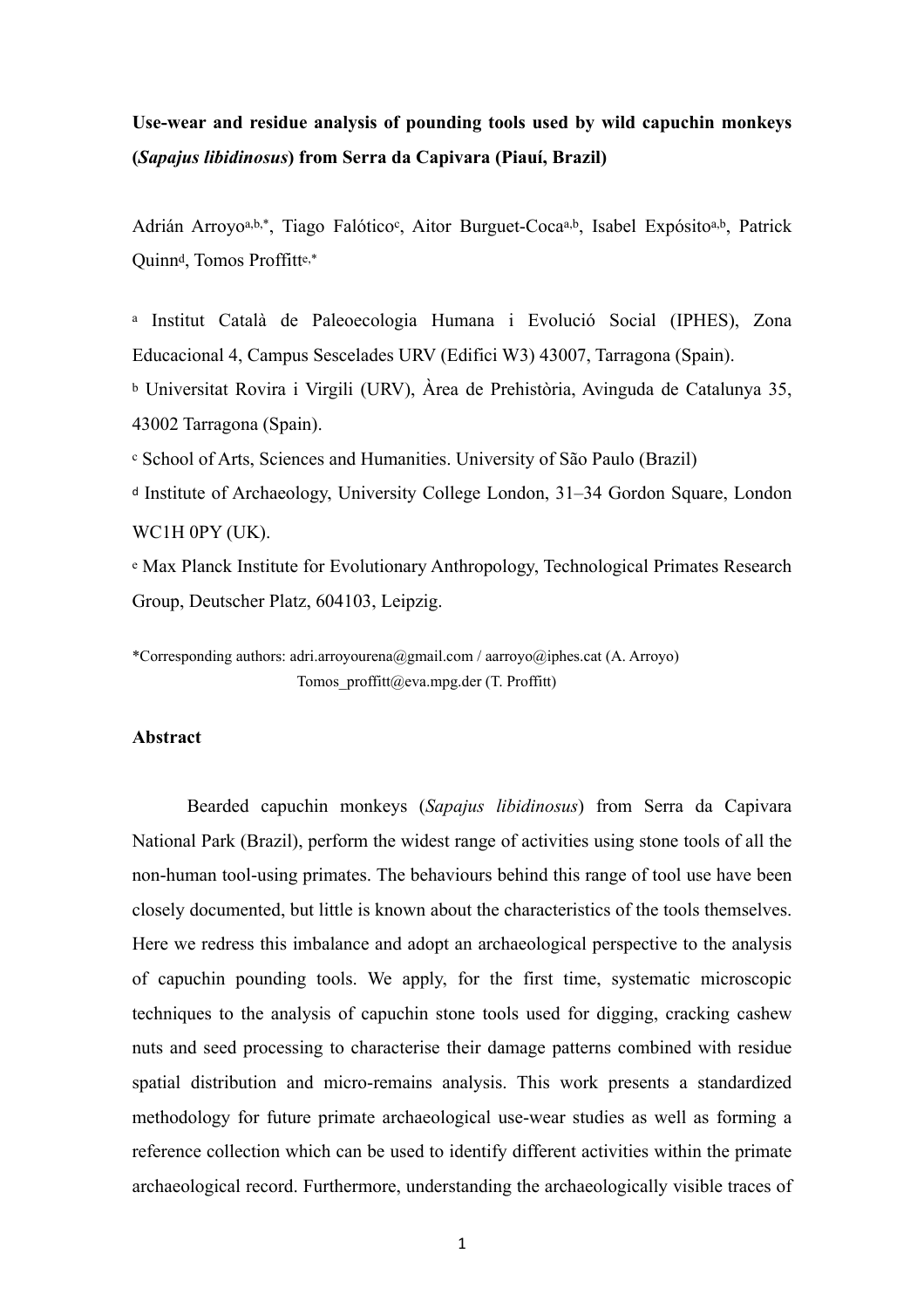primate percussive behaviours represents an initial step in developing a methodology to investigate if similar activities were practiced by early hominins and to help identify these activities in the Plio-Pleistocene archaeological record.

**Keywords:** Primate archaeology; *Sapajus libidinosus*; percussive activities; use-wear analysis; residues.

## **1. Introduction**

During the last decade, primate archaeology (Haslam et al., 2009, 2017) has been established as a robust discipline to study past and present non-human primate tool-use. Research within this field has shown that chimpanzees (*Pan troglodytes verus*) have been using stones to crack nuts for at least 4,300 years (Mercader et al., 2007), whilst the earliest evidence of stone tool use for bearded capuchins (*Sapajus libidinosus*) is at least 3,000 years old (Falótico and Proffitt et al., 2019). Moreover, there have been reports of stone tool use to process shellfish (at least since the 19th century), to crack sea almonds, and more recently oil palm nuts, by long-tailed macaques (Carpenter,1887; Gumert et al., 2009; Tan et al., 2015; Falótico et al., 2017b; Luncz et al., 2017). The hominin archaeological record also preserves evidence of varying percussive behaviour including bone breaking (e.g. Blumenschine and Selvaggio, 1988), and nut cracking (Goren-Inbar et al., 2002), with the earliest reported flaked stone tools also possessing a significant percussive element (Harmand et al, 2015). These parallels have led different scholars to underline the evolutionary implications that pounding activities had on the course of human evolution (Panger et al., 2002; DeBeaune, 2004; Marchant and McGrew, 2005; de la Torre and Hirata, 2015; Thompson et al., 2019). Hence, a key aim of primate archaeology is to investigate the similarities and differences between the percussive behaviour of extant primates and those of early hominins (Haslam et al, 2009).

The earliest references to stone tool use by capuchin monkeys date to the 16th century (Urbani, 1998), with additional reports of tool-use in the 18th and 19th centuries (Visalberghi, 1990). However, systematic primatological studies of tool-use by wild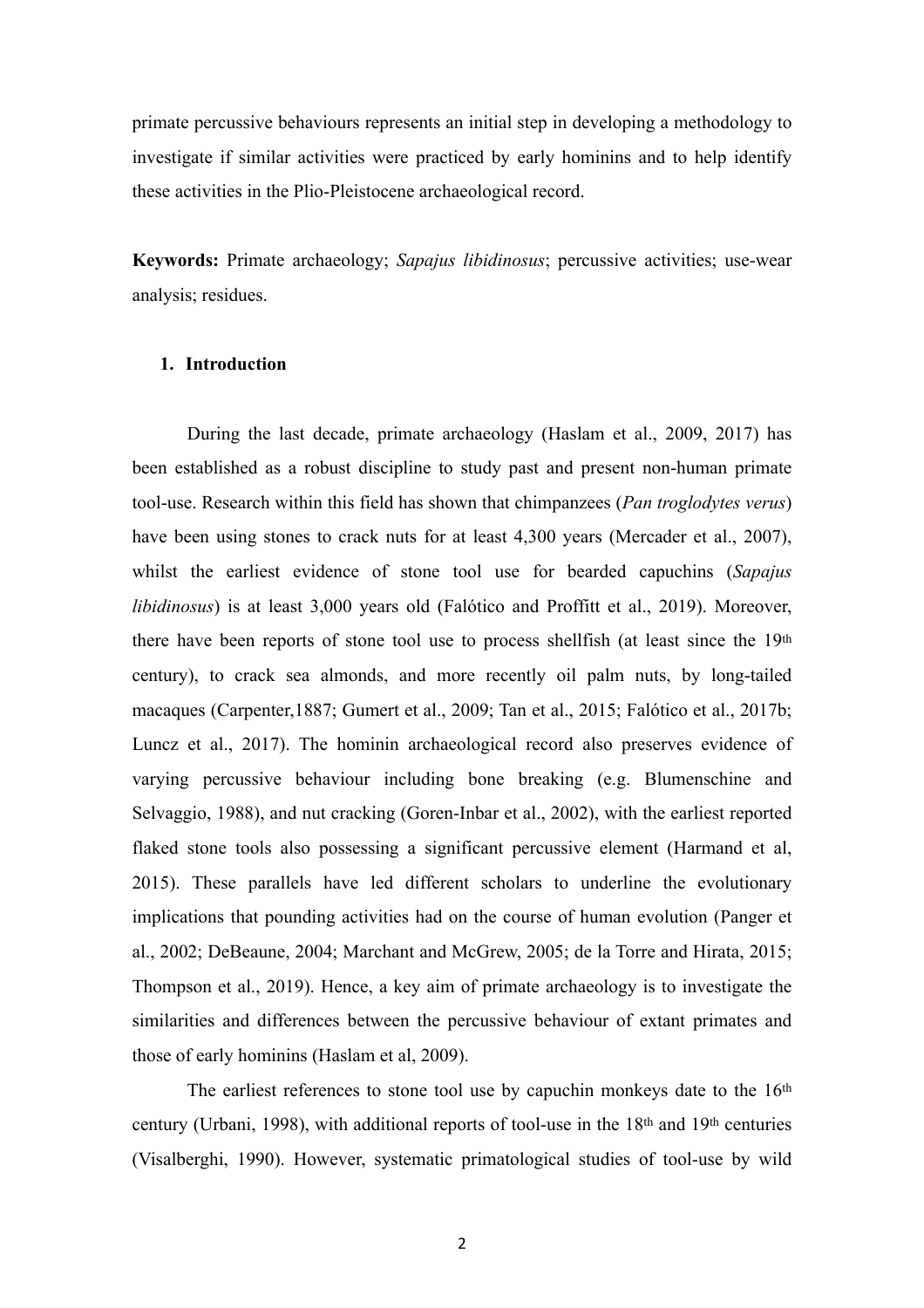capuchin monkey (*Sapajus* spp. and *Cebus* spp.) were not undertaken until the 2000s, when long-term research studies were established at two locations in Brazil: Fazenda Boa Vista (FBV) and Serra da Capivara National Park (SCNP). Capuchin tool use is also known to occur at other areas within the Brazilian Cerrado and Caatinga environments including Serra das Confusões (Falótico et al., 2018), Serra Talhada (de Moraes et al., 2014) and various locations in Bahia (Canale et al., 2009). Additionally, it has been shown that some white-faced capuchins (*Cebus imitator*) from Panama also use stones to process encased foods (Méndez-Carvajal and Valdés-Díaz, 2017; Barrett et al., 2018; Monteza-Moreno et al., 2020), increasing substantially the geographic distribution of this behaviour among the New World primates.

Capuchins at SCNP perform a range of stone tool use, including pounding cashew nuts (*Anacardium occidentale*), processing cactuses to consume the inner pith, and cracking seeds (*Manihot* sp. and *Cordia rufescens*) and fruits such as jatobá (*Hymenaea courbaril*) (Moura and Lee, 2004; Mannu and Ottoni, 2009; Falótico and Ottoni, 2016). In addition, stone are used to dig shallow holes to access small tubers (*Thiloa glaucocarpa*), roots (*Ocotea* sp.) and trapdoor spiders (Mannu and Ottoni, 2009; Falótico et al., 2017), as throwing implements for sexual displays (Falótico and Ottoni, 2013), and as pounding tools to pulverize other quartzite cobbles (Mannu and Ottoni, 2009; Proffitt et al., 2016).

The use of stones to process plant food resources and underground storage organs (USOs) is a well-documented behaviour for capuchin monkeys at SCNP (Mannu and Ottoni, 2009; Falótico and Ottoni, 2016; Falótico et al., 2017). These activities provide a source of proteins and carbohydrates, although representing only a small percentage within their total foraging and feeding time strategy (Spagnoletti et al., 2012). Plant food processing with stones has been considered as one of the main dietary adaptations in primates (Haslam, 2012) in which terrestrially, influenced by foraging strategy, would have played an important role in the development of tool use by capuchins (Visalberghi et al., 2005).

This wide range of stone tool use in multiple primate species highlights that percussive tooluse is not exclusive to the *Homo* genus or indeed to hominins, but instead may be a characteristic adaptation of primates, including hominins. Despite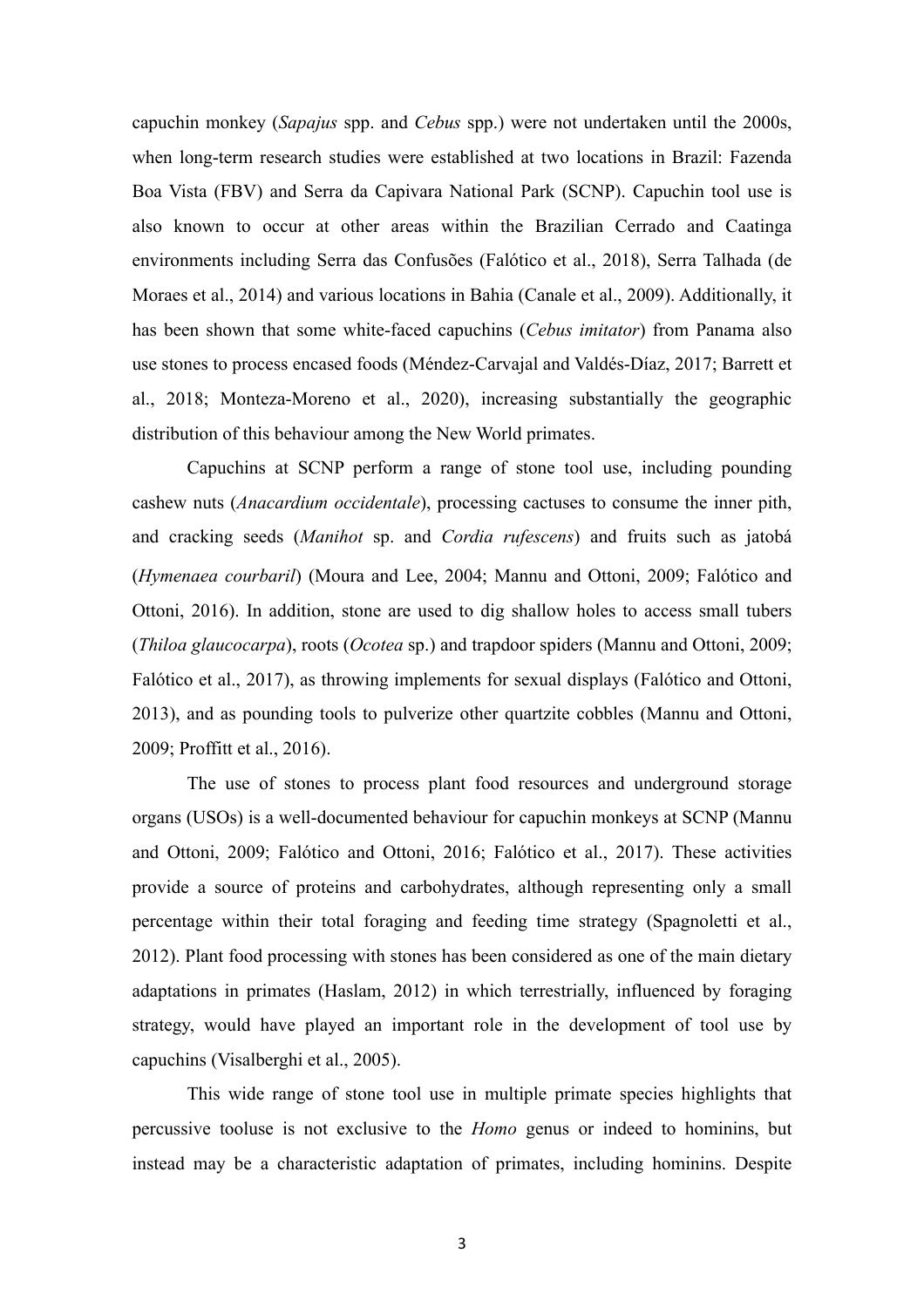detailed reports describing the behavioural aspects of capuchin stone-use, little attention has been paid to the physical characteristics of the tools themselves, with only a few presenting comprehensive technological analyses (Visalberghi et al., 2007; Haslam et al., 2014; Proffitt et al., 2016; Falótico and Proffitt et al., 2019).

Since the identification of capuchin stone tool use, nut cracking has been the focus of systematic studies at both SCNP and FBV. These studies have shown that capuchins select hammerstones based on weight and size depending on the hardness and type of nut processed (Visalberghi et al., 2009; Ferreira et al., 2010; Luncz et al., 2016). These hammerstones can weigh over three kilograms, with boulders and logs used as anvils (Fragaszy et al., 2004; Visalberghi et al., 2007). During nut cracking the monkeys adjust the position of the nut on the anvil to be stable (Liu et al., 2011; Fragaszy et al., 2013) and then perform a motion in which they lift the hammerstone using both hands and use the kinetic energy generated when dropping to break the nut (Liu et al., 2009; Mangalam et al., 2018, 2019). When processing softer fruits and seeds, however, capuchins tend to select smaller tools and adjust the motion to pound them (Falótico and Ottoni, 2016).

Microwear studies have long been used within the field of archaeology to characterize and differentiate the use related damage on prehistoric stone tools (Semenov,1964; Keeley, 1980; Vaughan, 1985). The first comprehensive use-wear studies applied to ground stone tools were undertaken in the 1980's and highlighted the importance of plant-food processing activities to early humans (e.g. Adams, 1988, 1989; Dubreuil, 2004 among others). Recently it has been shown that these analytical techniques can be applied to various primate stone tool types, including hammerstones and anvils used for chimpanzee nut cracking (Benito-Calvo et al., 2015; Arroyo et al., 2016; Proffitt et al., 2018) and hammerstones used by macaque during pounding behaviours (Haslam et al., 2013; Proffitt et al., 2018b). Within this framework, we aim to broaden the application of primate use-wear studies to the analysis of pounding tools used by wild capuchin monkeys. Here we present an integrated study of a used stone assemblage from Serra da Capivara National Park, describing the use-wear traces and residues developed on their surfaces and applying a microscopic methodology based on a low  $(\leq 100 \times)$  and high  $(\geq 100 \times)$  magnification approaches. This work contributes to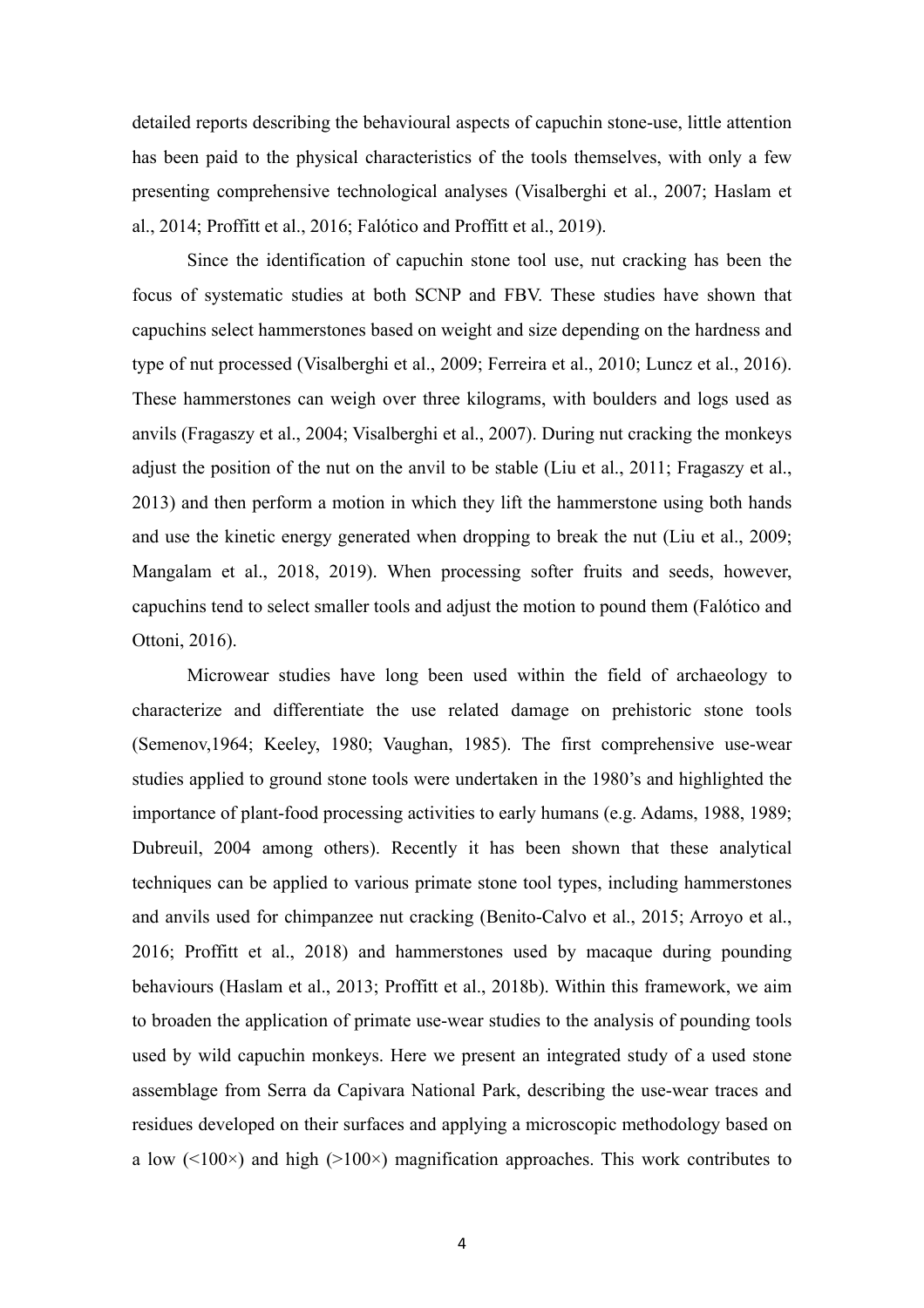our understanding of the technological attributes associated with various percussive behaviours and establishes a reference collection of use-wear patterns for capuchin stone tools which can be used to identify activities within the primate archaeological record. The ultimate aim of this study, as with previous primate tool use-wear studies, is to develop a greater understanding of the damage patterns associated with a wide range of potential percussive behaviours, which in turn might allow greater insight into the range of percussive behaviours practiced by early hominins.

## **2. Materials and Methods**

## *2.1 Capuchin groups from Serra da Capivara*

Serra da Capivara National Park, located in the State of Piauí (NE of Brazil) over an area of nearly 130 ha, is a nature reserve and World Heritage site well-known for its valuable natural and cultural heritage. The environment is dominated by the Caatinga, a biome exclusive to Brazil and characterized by a landscape predominated by xerophytic and scrub vegetation, as well as deciduous forest with a semi-arid climate (average rainfall between 240-900 mm/year). The Caatinga has been considered as a seasonally dry tropical forest biota (Santos et al., 2011).

The pounding tool collection was conducted between 2007 and 2009 as part of a wider study of two groups of capuchin monkeys (*Sapajus libidinosus*) from SCNP: I) The Pedra Furada group, formed by forty-five individuals; II) The Bocão group, formed of twenty-seven individuals. Observations of these groups have documented that they are sympatric, and frequently met and foraged together (Falótico and Ottoni, 2016).

## *2.2 The lithic assemblage*

The capuchin pounding tool assemblage analysed in this study was selected from a larger sample of capuchin tools (Falótico and Ottoni, 2016) and collected at SCNP by one of us (TF). All tools were collected immediately after an observed percussive behaviour event, and individually stored in plastic bags (see Falótico and Ottoni (2016) for details about the data collection during fieldwork).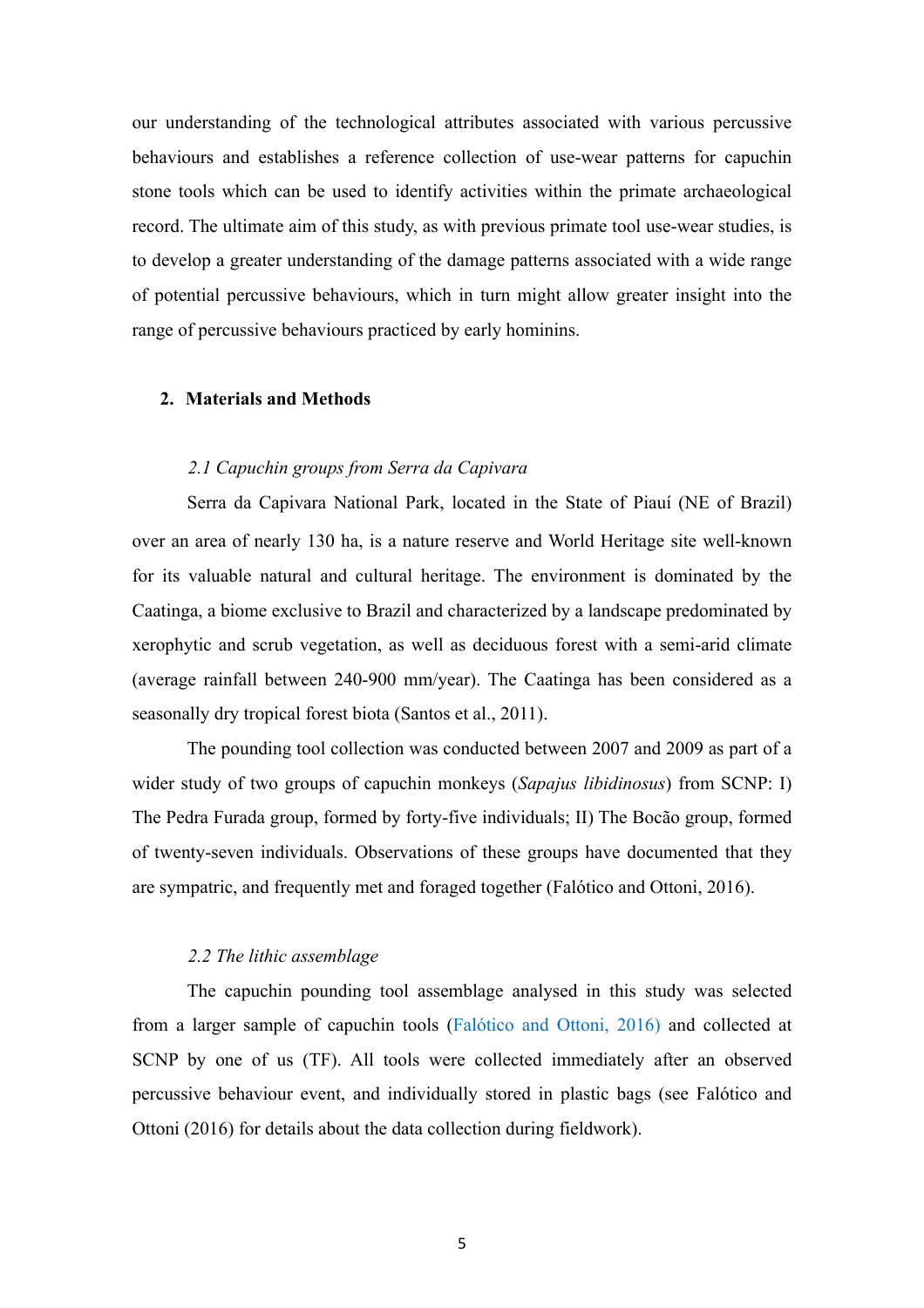An additional sample of six stone tools were collected during the 2019 field season at the Oitenta area (OIT) as a reference collection of tools where use-wear traces and residues were newly developed. A total of twenty-nine tools used exclusively for pounding  $(n = 16)$ , digging for roots, spiders and arthropods  $(n = 12)$  and stone-on-stone (SoS) percussion  $(n = 1)$  were included in this analysis (see Fig. 1 and details in Table 1). For comparative purposes between the three activities, we included additional data (general dimensions and macroscopic traces) from sixteen hammerstones used for SoS percussion formerly analyzed elsewhere (Proffitt et al., 2016). All pounded food resources (jatobá fruit, seeds and cashew nuts) were locally available and selected by the monkeys without human interaction.

To geologically characterise the lithic specimens, a sample of available stones matching the size and raw material properties of the capuchin stone tools were collected from the study area. These were prepared as 30 µm petrographic thin sections and studied under the polarising light microscope. Their elemental composition was characterised via non-destructive portable X-ray fluorescence (pXRF).

The technological analysis of the stone tool assemblage is based on the general classification of pounding tools proposed by Chavaillon (1979) that distinguish two categories: active and passive elements, used as synonyms for hammerstones and anvils respectively. Additional technological attributes were analysed, including general metrics, raw material, blank type and macroscopic surface traces such as fractures, impact points (and hertzian cones), battered areas (formed by superposed impacts) and location of the percussive marks.

## *2.3 Residue analysis: sample preparation and spatial distribution*

Each tool was macro- and microscopically inspected to identify residues, six were selected for micro-remains analysis, including phytoliths, starches, pollens and non-pollen palynomorphs (NPP) analysis based on the abundance of residues present on their surfaces. To process the samples, we adapted standard protocols for preparation and extraction of different micro-remains from archaeological materials (e. g. Kooyman, 2015; Pearsall, 2019). The extraction process was done from the active surfaces. Each tool was deposited in a glass container with distilled water and sonicated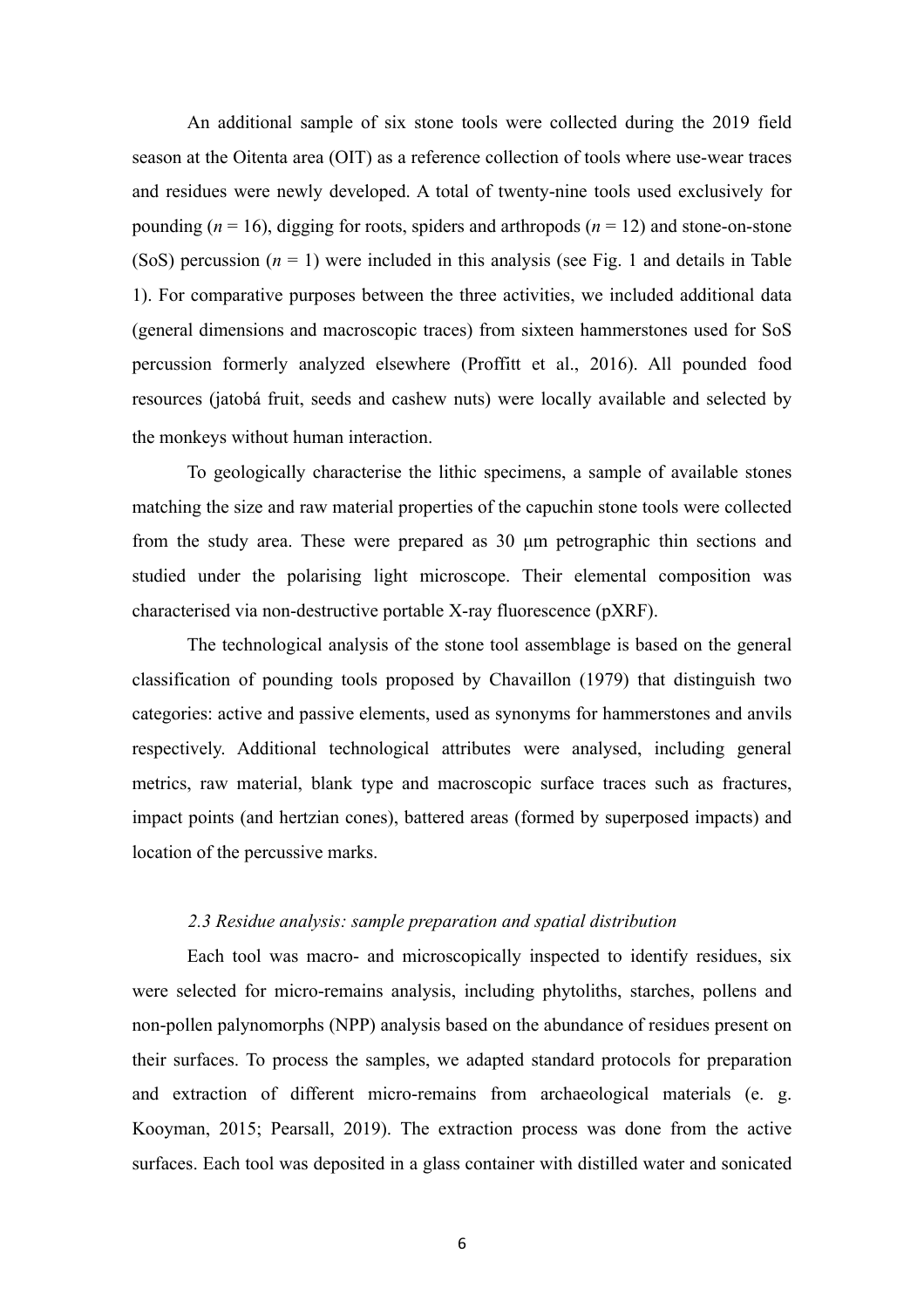in an ultrasonic tank for fifteen minutes. All distilled water was decanted and centrifuged at 2500 rpm for three minutes. Finally, sediment remains were dried in a furnace at  $40^{\circ}$  for 24-48 hours. Dried residues were mounted homogenously on a slide with phenolated glycerin and sealed with a coverslip. Observations were made with an optical microscope IS.1152-PLi at  $600 \times$  and photographs were taken with a CMOS 10MP Euromex. At least three sections of each sample were analysed using plane polarized light (PPL) and cross polarized light (XPL). Phytolith identification and description follow the International Code for Phytolith Nomenclature (ICPN) 2.0 (Neumann et al., 2019), while fossil pollen, spores and non-pollen palynomorphs (NPP) were identified using previous terms (Reille, 1995; van Geel, 1978, 1986; Jarzen and Elsik, 1986; Miola, 2012) and modern pollen reference collection.

Spatial distribution analysis of the residues was done adapting the methods proposed by de la Torre and colleagues (2013). Digital images of the tools were georeferenced in a local spatial coordinate system. Then, single points were assigned for each residue cluster. Only on tools used to crack cashew nuts was it possible to draw and quantify the complete areas covered by oil residues. Finally, we computed spatial parameters such as distance of the clusters to the center of the tool (DAC), distance to the edge (DAE), residue area quantification and percentage of the surface covered by residues (PCR).

#### *2.4 Microwear analysis: Stone sample cleaning and microscopic equipment*

Prior to microscopic analysis, protocols of stone tool cleaning were applied following the procedures outlined by Ollé and Vergés (2008, 2014). First, tools were cleaned in an ultrasonic bath in hydrogen peroxide  $(H_2O_2)$ ; then cleaned in neutral phosphate-free detergent Derquim®; and finally, an ultrasonic bath in acetone (CH3(CO)CH3) to eliminate residues from handling. We repeated the process several times at intervals of 15 minutes until surfaces were clean enough to conduct the microscopic analysis.

Observations to characterize use-wear marks was done using three types of microscopes: 1) Euromex binocular microscope with a magnification range between  $1 \times$  $-8\times$  equipped with a Scemex camera and  $10\times$  lenses. 2) Zeiss Axio Scope A1 reflected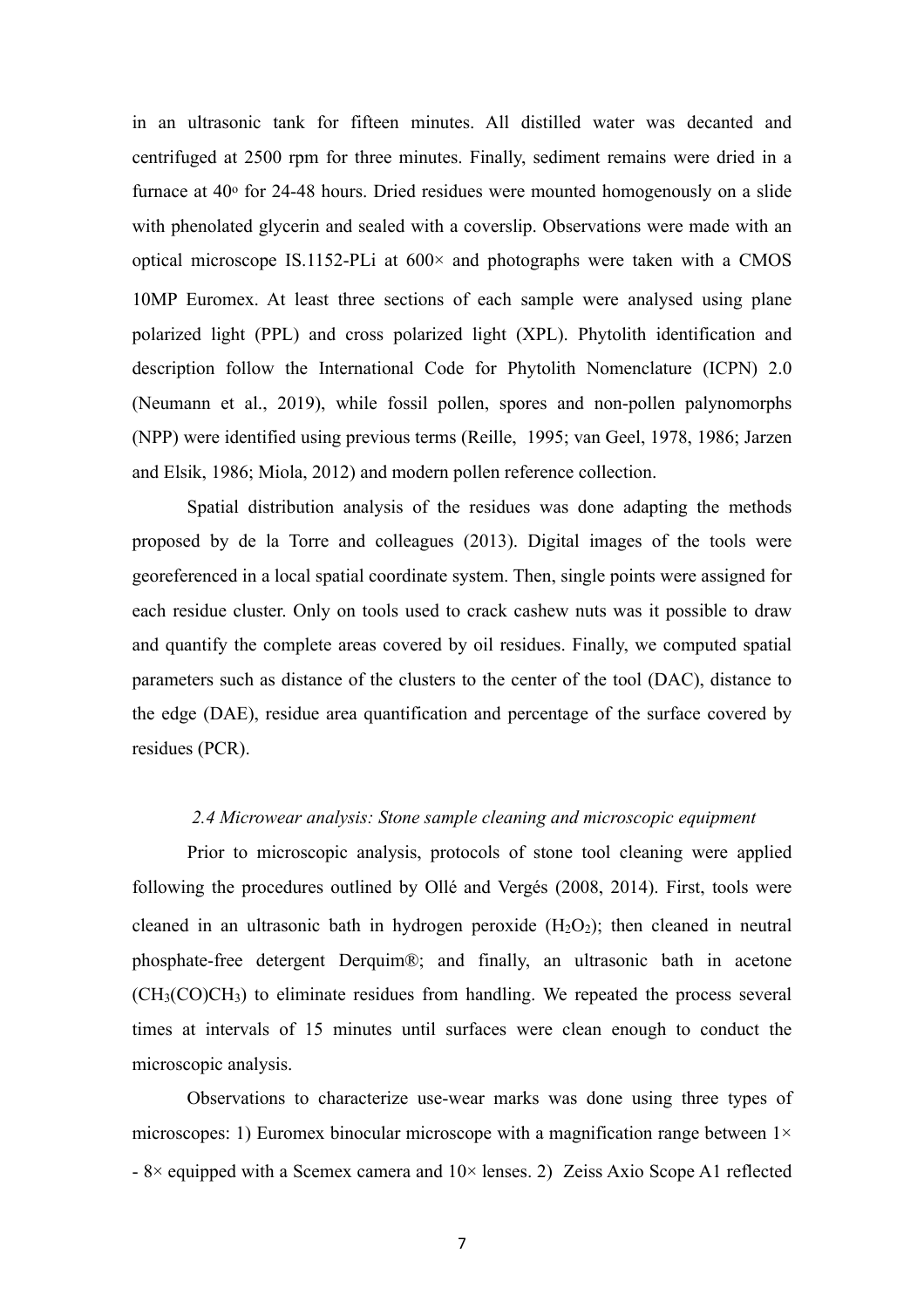light microscope with differential interference contrast (DIC) system, and a Nomarski interference contrast filter, that ensures better results with translucent materials (Pignat and Plisson, 2000; Araújo Igreja, 2009; Knutsson et al., 2015; Fernández Marchena and Ollé, 2016). This microscope is equipped with objectives EC Epiplan ranging from  $5 \times$ / 0.13 to 50 $\times$ /0.5 HD DIC, allowing observations from 50 $\times$  to 500 $\times$ . 3) HIROX KH-8700 digital microscope supplied with MXG-5000REZ triple objective with a magnification range from  $35 \times$  to  $5000 \times$ .

Terminology used to describe the microscopic traces follow nomenclature used when analyzing percussive objects (Adams et al., 2002, 2009; de la Torre et al., 2013; Arroyo and de la Torre, 2018). Among these we have focused on the identification of marks produced by the tribological mechanisms of fatigue wear (micro-fractures, crystal crushing, impact points) and by process of abrasive motion (linear traces, scratches, grain edge rounding), following Adams et al. (2009). Additionally, identified polish traces are based on descriptions of similar wear on quartzite raw materials (e.g. Sussman, 1988; Knutsson, 1988; Ollé et al., 2016).

## **3. Results**

#### *3.1 General characteristics of the wild capuchin assemblage*

Thin section petrographic analysis conducted on a sample of five stone samples collected at SCNP showed that they are composed almost entirely of interlocking recrystallized quartz and polycrystalline quartz with metamorphic foliation (Supplementary Online Material [SOM] Text 1). Geochemical characterisation via portable X-ray fluorescence spectrometry (pXRF) confirmed their extremely high silica content. It therefore appears that all wild capuchin pounding tool blanks were complete or fractured quartzite cobbles. This raw material is found in large quantities across SCNP, and belong to an extensive conglomerate deposited above the Palaeozoic sandstone massif that dominates the landscape (Oliveira and Santos, 2019).

Pounded tools analysed here were used as active elements, as generally capuchin monkeys at SCNP use embedded conglomerates or large blocks as passive elements. Most of the tools (75.9%,  $n = 22$ ) were used by males and six (20.7%) by females,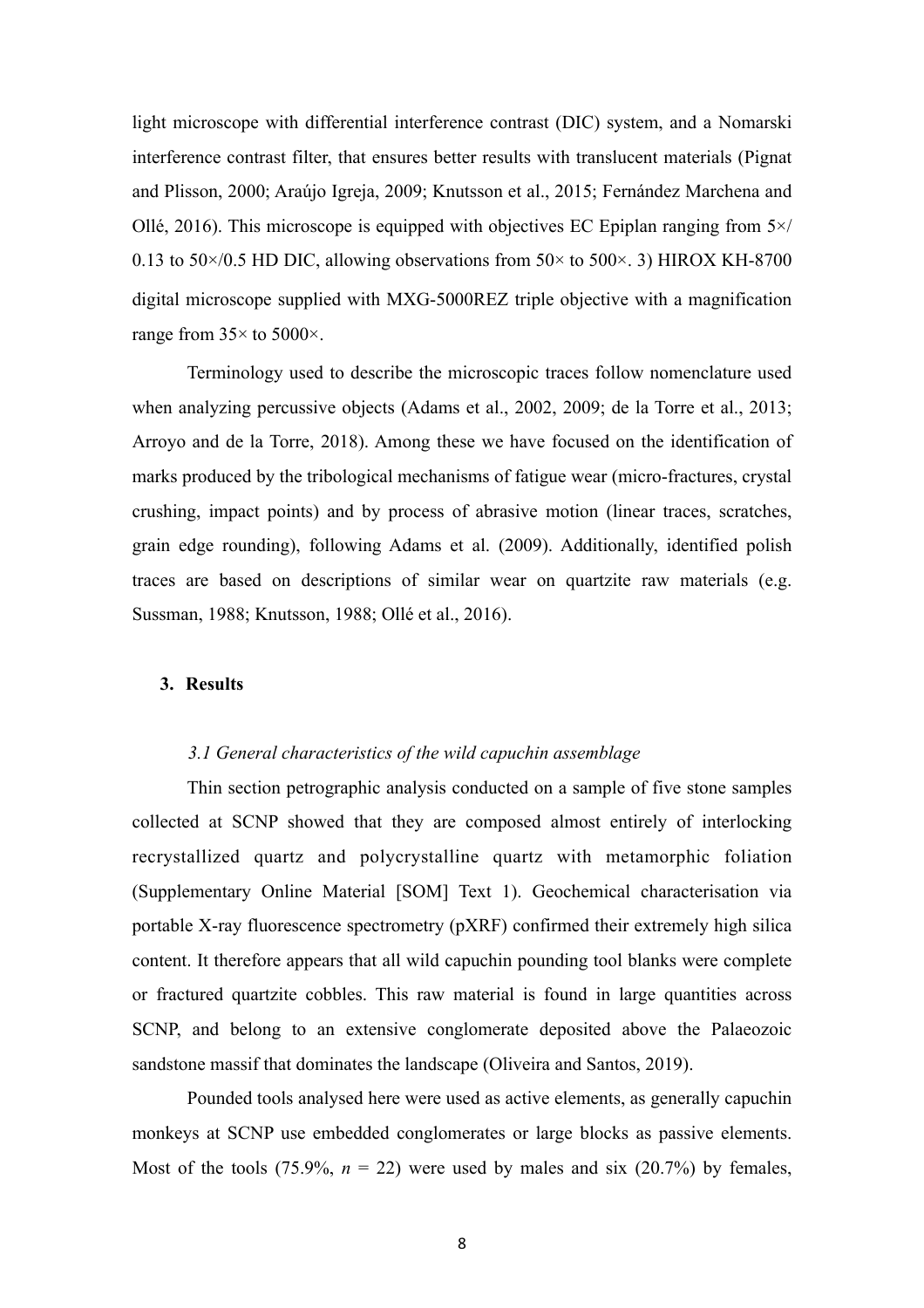while it was not possible to determine the sex of the individual that used one tool (3.4%). Nineteen (65.5%) of the individuals that manipulated the tools were adult ( $> 7$ years old) and ten (34.5%) were juvenile (2-5 years old). Regarding laterality most individuals (41.4%,  $n = 12$ ) tended to use tools bimanually, however, both exclusively right-handed (34.5%,  $n = 10$ ) and left-handed (13.8%,  $n = 4$ ) tool use was also observed, not being possible to determine the laterality on three of the tools (10.3%)

Previous analysis of a larger assemblage of pounded tools from SCNP has shown differences in the size of the pounding tools dependent on the properties (hardness and size) of the material being processed. Furthermore, wild capuchins at SCNP select stones of particular size ranges compared to the locally available raw material (Falótico and Ottoni, 2016). Considering only the assemblage examined here, there is no significant difference in dimensions(see Fig. 2 and SOM Table S1) between the active elements used for pounding activities and those used for digging (see details in Table 2). Significant differences are found, however, when comparing all three activities, pounding, digging and SoS percussion (Table 2), with SoS active elements possessing larger mean dimensions (Fig. 2).

## *3.2 Residue and micro-remains analysis*

Macroscopic remains of residues were documented on ten pieces (22.2%), and represent three types of residues: a) kernels/shell fragments adhering to the surface, possessing a compressed appearance and clustered distribution (Fig. 3A-C); b) oil residues (Fig. 3C); c) sediment patches adhered to the active areas of the digging tools (Fig. 3D).

Active elements used to process cashew nuts showed the greatest frequency of residue remains caused by the oil located between the pericarp and the nut, which can be corrosive to the skin due to the anacardic acids (Akinhanmi et al., 2008; Sirianni and Visalberghi, 2013; Falótico and Ottoni, 2016). The oil residues of the nuts are present across large sections of the tools surface, covering up to 62.7% of the surfaces (see details on SOM Table S2). Occasionally, this residue coated the entire surface, as documented on two pounded tools. Indeed, even after significant and thorough cleaning of the tools, such oil residues were still clearly identifiable (Fig. 4).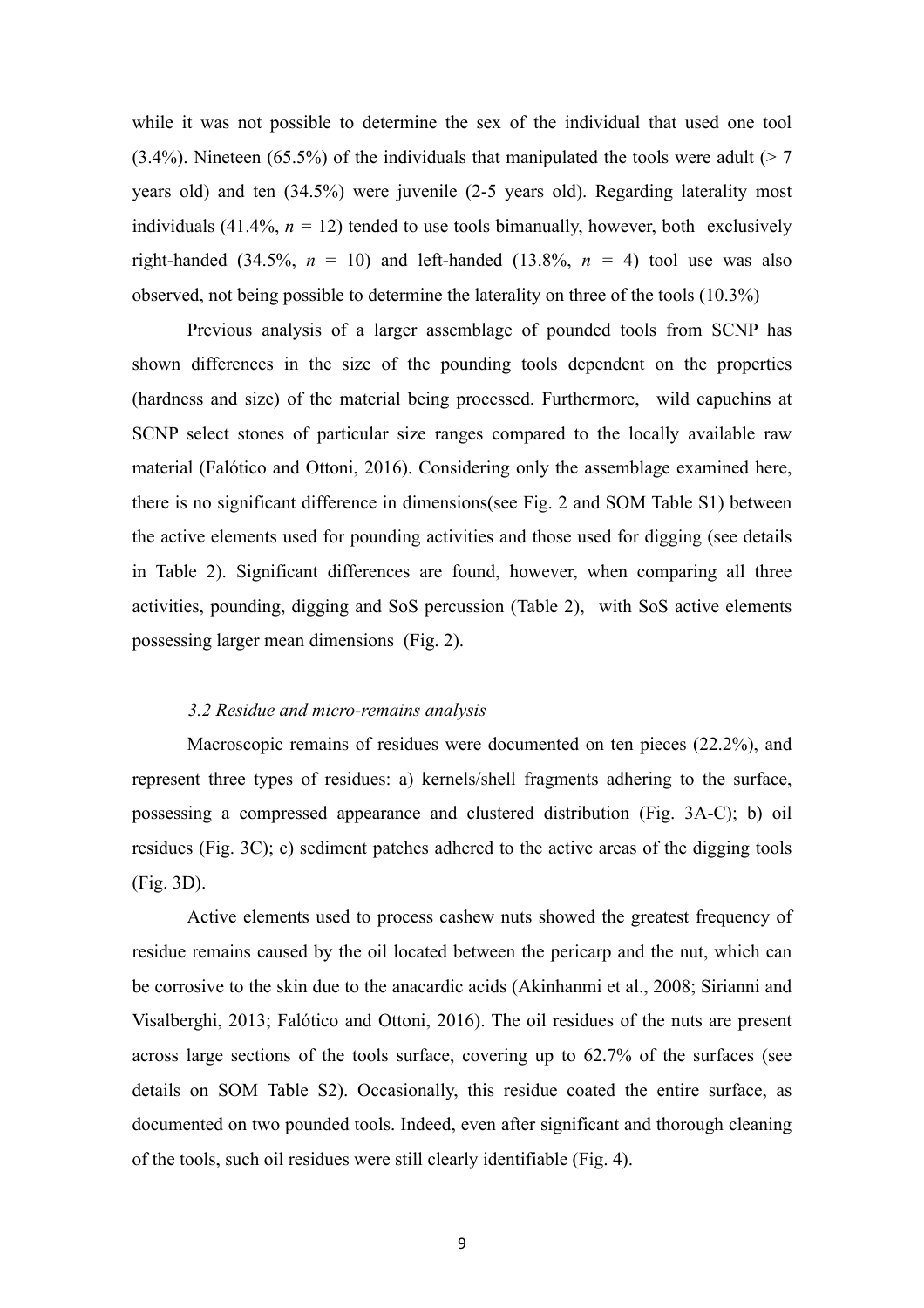The GIS spatial distribution of residue performed on ten tools indicated that seed pounding hammerstones possessed greater frequencies of residue clusters. These tended, however, to be clustered independently of the material processed (Fig. 5).Tools used to process cashew nuts and those used for digging differed, with residue located primarily on the peripheral areas of working surfaces. This is indicated by the low mean values of the distance to the tool edge (mean DAC< 0.60 cm, see details on Fig. 6 and SOM Table S2), and is reflected by the higher values for the distance of residue mean centre to the tool centre (EMNC-AC).

Table 3 details the plant micro-remains identified on the selected tools highlighting the variability and richness of remains. Non-pollen palynomorphs are the most abundant remains, dominated by fungi forms such as *Pluricellaesporites*, hyphae, *Polyadosporites* and *Polyporisporites*. It is noteworthy that on three samples there is also atypical evidence of *Pinus* pollen, a species currently absent in SCNP and whose presence can be attributed to post-collection contamination (Fig. 7).

Phytoliths are less abundant, identified only on one sample. Starch grains, however, are notable, showing homogeneous distributions across samples (Fig. 8). Although present on the stone tools themselves, the lack of a controlled reference collection for phytoliths and starch grains for SCNP prohibits detailed taxonomic identification.

#### *3.3 Use-wear characterization of wild capuchin pounding tools*

Pounding and digging tools are characterized by a low degree of modification. From a macroscopic perspective, all SoS percussive tools and one of the tools used to process seeds possessed concentrations of superimposed impacts, occasionally developing into battered areas. Overall, it was possible to identify impact points on 71.1%  $(n = 32)$  of the tools, the majority on pounding and SoS active elements. Most digging tools  $(n = 9)$  showed no significant macroscopic modifications. Fracture negatives were not common among the analysed collection. We identified a total of eight tools (17.8%, tools for pounding = 5;  $S \circ S = 1$ ; digging tools = 2) with noninvasive, short and wide fractures , often with feather (and less frequently step) terminations (Fig. 9).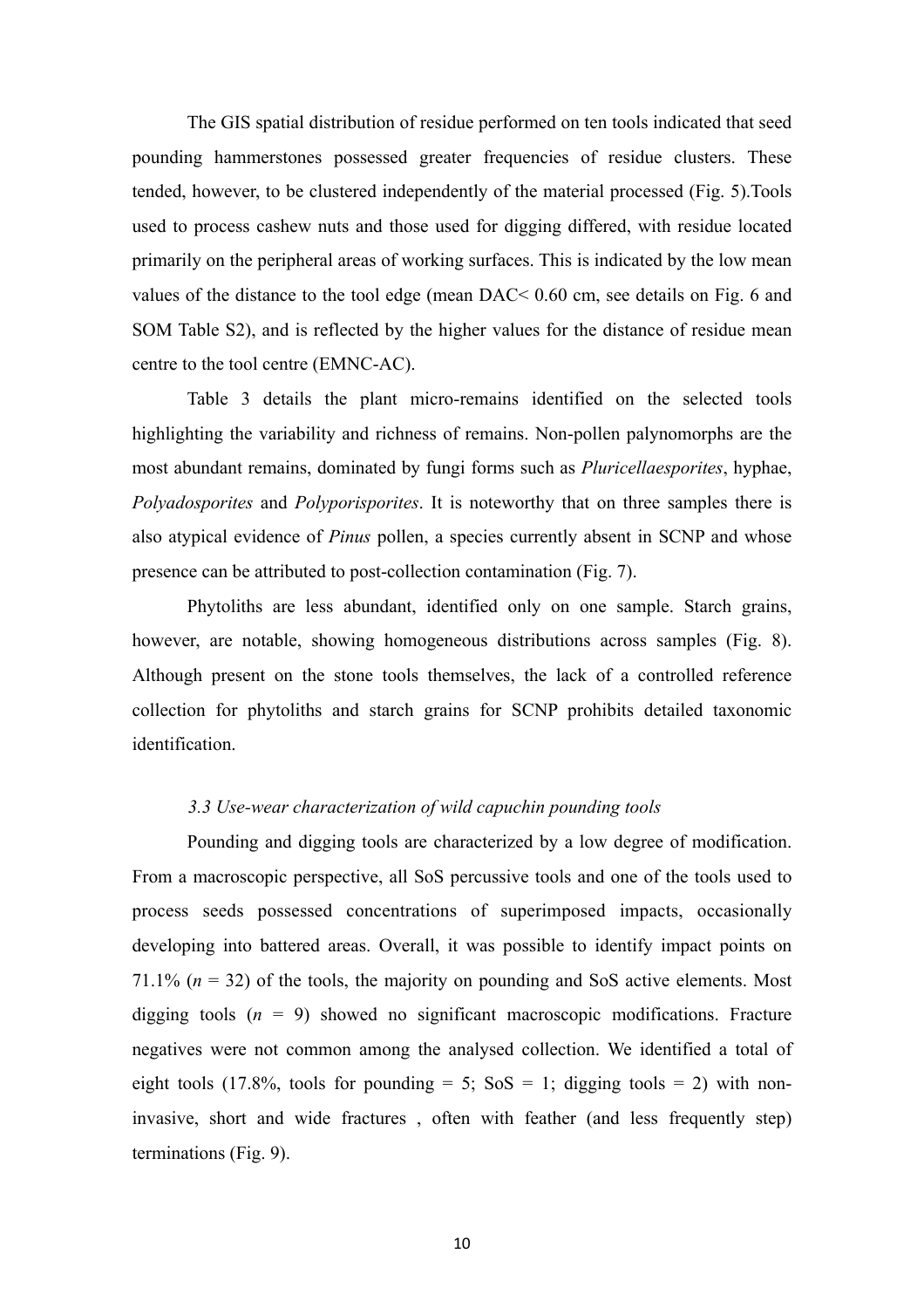#### *Digging stones*

Digging stones are characterized by a specific use-wear pattern (Fig. 10 and Fig. 11). They possessed primarily one active zone of use (only one object was reoriented during its use and had two active zones). The morphology of the active zone is often a naturally occurring edge or pointed convex surface, with concentrated use wear marks located on these distal areas.

From a microscopic perspective, tools used for digging possessed fewer conspicuous use-wear marks on their surfaces. Of the stone tools studied, three showed no significant use-wear traces. Crushing of the quartz crystals which were also occasionally associated with microfractures caused by impacts between the hammerstone and pebbles within the sediment were the most frequent  $(66.7\%, n = 8)$ use wear traces. Both pits and incipient hertzian cones were absent on all digging tools.

Overall, digging stones possessed worn and rough areas across their surfaces caused by natural weathering. However, five tools from this assemblage possessed traces that are not related to natural weathering processes. Three possessed small areas of polish with a scattered distribution within the active zone (Fig. 11C), and two possessed sub-parallel linear traces / scratches (Fig. 11F and G). These use wear traces can be seen as the result of an abrasive process caused by the motion performed during digging.

# *Tools used to pound soft fruits and cashew nuts*

Soft fruit and cashew nut processing tools possess a wider spatial distribution of pounding marks compared to digging tools, however, they also possess a low degree of physical modification (Fig. 12). Microwear traces are characterized by the presence of singular impact points (with a low presence of incipient hertzian cones) and crushed crystals. These are frequently associated to micro-fractures with a stepped morphology and, less frequently, to small pits (caused by the detachment of small fragments) (Fig. 10). Furthermore, use-wear traces related to abrasive motion, such as linear traces and polish, are completely absent in this category of pounding tools. Flat horizontal surfaces were primarily used on almost all stone tools within this category with only one example showing damage (crushed crystals and stepped microfractures) on both angular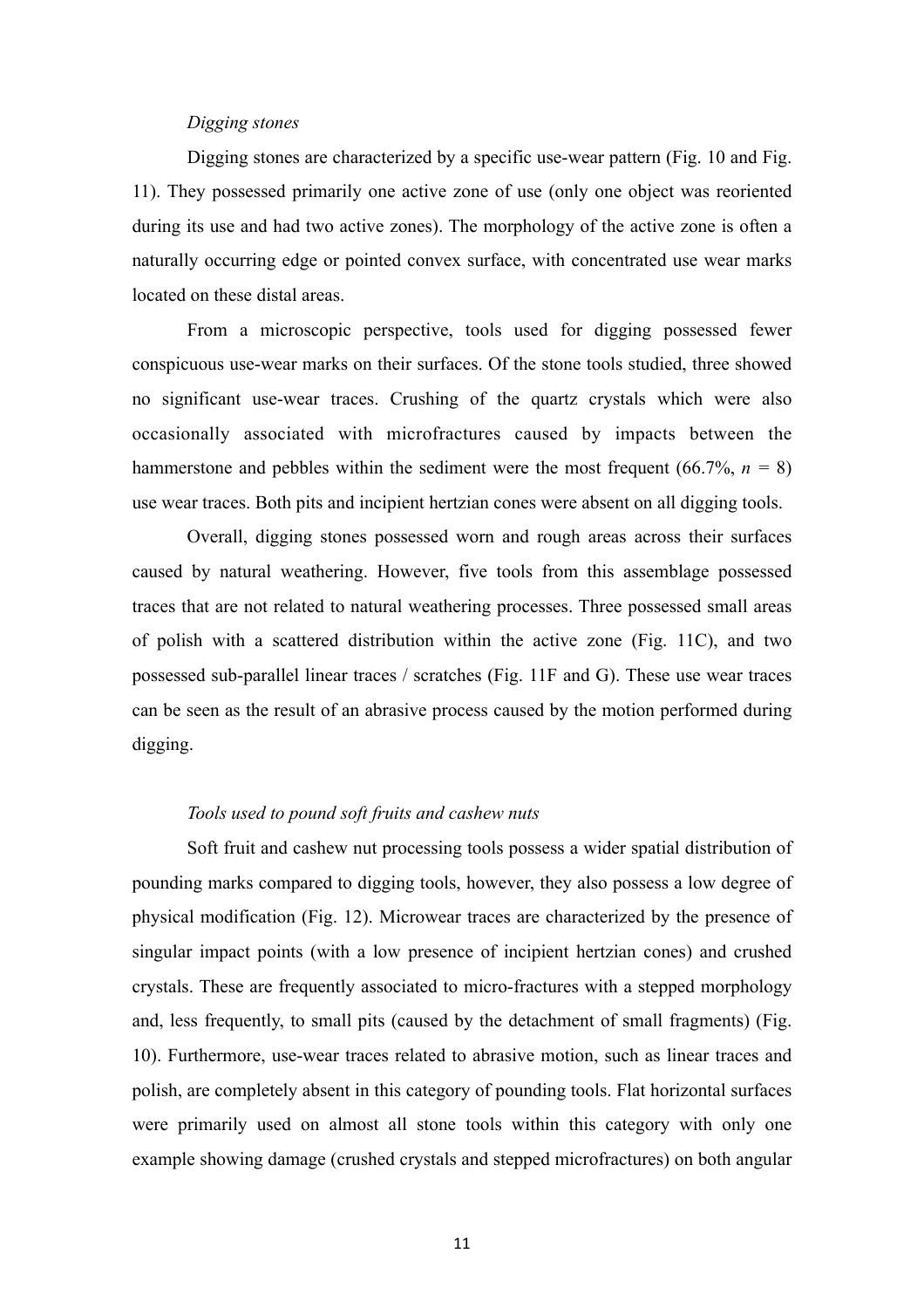ends (Fig. 12E). This contracts heavily with the observed preferential use of angular surfaces for digging tools. .

## *Tools used on SoS percussion*

Only one active element collected during 2019 and used for SoS percussion was included in this study. Nonetheless, its use-wear analysis follows similar observations described by Proffitt et al. (2016), with impacts (incipient hertzian cones) and crushing on the ridges occasionally associated to detachments and stepped microfractures (Fig. 13). Within the wild capuchin assemblage, incipient hertzian cones are more frequent on tools used for SoS percussion than other pounding tools, a similar use-wear pattern as identified in previous research (Proffitt et al, 2016). Following the terminology proposed by Byous (2013), the hertzian cones identified on the capuchin SoS tool show crushed craters surrounded by hackles that can also develop crushing.

Particular use wear features also occur independently of the target material processed. These are associated with the mechanical processes of crystal crushing through impacts during a thrusting motion. First, we identified iridescences located on the outer areas of hertzian cones and around crushed areas (Figure 13C). This feature was identifiable only using an optical light microscope and is formed by the light reflexion when passing through fractured crystals (Fernández-Marchena and Ollé, 2016). Additionally, fracture lines were identified towards the exterior zones of the crushed areas formed by the propagation of the impact force that produced fissuring of the crystals without being detached (see Fig. 12F).

## **4. Discussion**

#### *4.1 Characterization of primate use-wear patterns*

The analysis of the wild capuchin pounding tool assemblage presented here establishes patterns of use-wear traces based on different activity types and allows for an understanding of their formation processes. The main differences between the three activities centres on the location of the percussive traces. Pounding tools bear marks mainly on the horizontal surfaces, while digging tools are primarily used on distal and angular areas, indicating that capuchin monkeys adjust not only the size of the tools but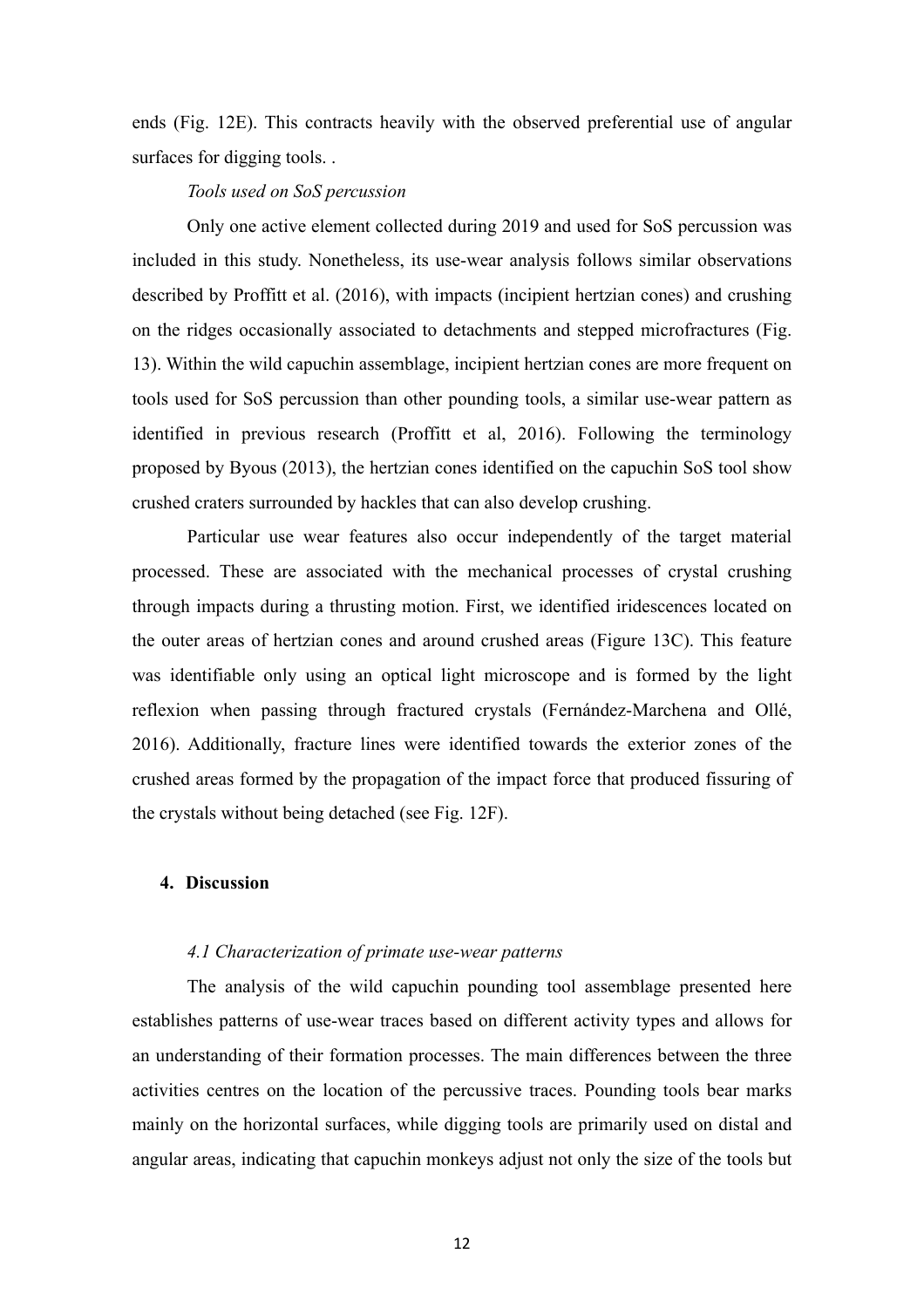also the use of specific areas of the hammerstones based on the activity. This type of stone morphology mediated tool use has been identified amongst long-tailed macaques, where flat board surfaces are used for pounding and sharper edges used for oyster processing (Luncz et al., 2019; Gumert et al, 2009). This study highlights that, not only do capuchins, similarly to macaques and chimpanzees, select hammerstones based on the hardness of the target object, but also use specific stone morphologies for different tasks. This selection criteria, however, is less visible compared to macaque stone tool selection, as the raw material used at SCNP develops macro use-wear traces at a much lower rate compared to the limestone used by macaques (Luncz et al., 2019).

The scattered patterns of microwear traces documented on the tools used to process soft fruits and seeds is explained by the frequent contact between the active and the passive element when performing the activity.

The exceptionally low modification of the tools used for digging activities can be explained by the short duration of the activity itself, with more substantial use-wear traces potentially being formed when impacting pebbles embedded within the substrate. Additional marks were formed through abrasion produced by the motion of the activity. The formation of use-wear marks on digging tools is also highly dependent on the duration of the action. Digging is normally a quick  $(<5$  min) activity in which the tool is abandoned after use, therefore, if use time is low and there is an absence of contact with other pebbles, very few wear traces will develop, making the recognition of this activity in the primate record challenging although in some cases, not impossible.

Tools used for SoS percussion show higher surface modifications, as the activity requires striking two cobbles together. In this case, the presence of the hertzian cones and fractures on the surface of the stones can be used as an index to distinguish the activity, as they are highly frequent on tools used for this activity (Proffitt et al., 2016), whilst being less frequent on tools used for pounding and absent on digging tools.

It is also significant that nine tools did not show any macroscopic modification, and four did not bear significant microwear traces. Most of these tools were used for digging, and one for pounding. The lack of clear physical damage patterns on these tools highlights the potential difficulties of identifying these pounding activities within the primate archaeological record. Furthermore, it is clear that the material processed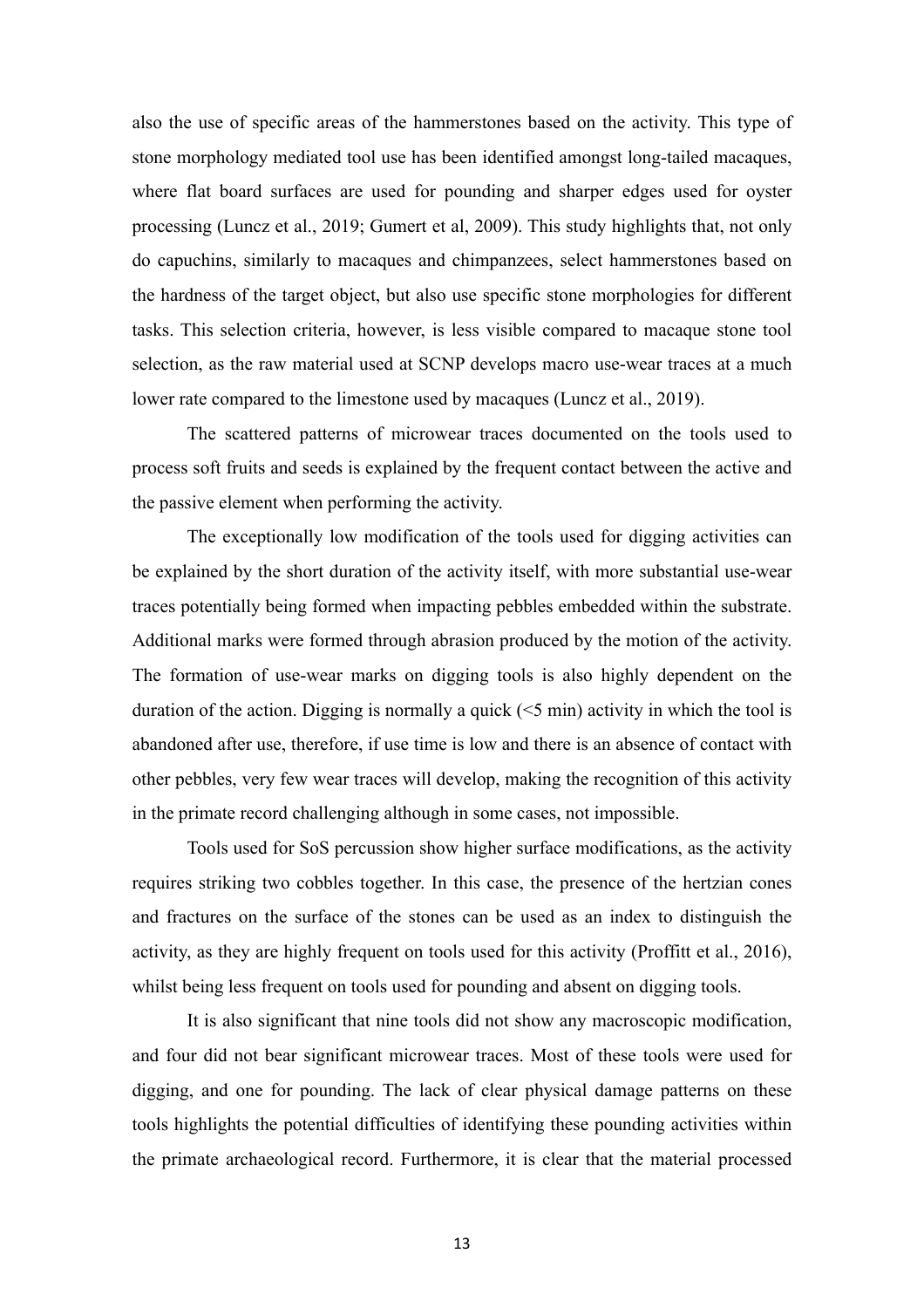heavily influences the development of use-wear patterns on these tools. The evidence presented in this paper suggests that digging would be the most difficult to too use behavior to identify archaeologically, as it is performed against a softer and less consolidated material producing superficial microscopic marks. Based on these results it is likely that identification of such behaviours, which rely solely on the interpretations of associated stone tools, in a primate archaeological context will be under representative of the true frequency of primate tool use. Following this same argument, it is also likely that percussive tasks performed on soft targets by early hominins are also under represented in the plio-pleistocene archaeological record.

Equally interesting are the results of the micro-remains analysis. On one side, it is noticeable that there is a low level of pollen from the seeds and fruits processed (*Hymenaea* sp., *Buchenavia grandis* and *Anacardium occidentale*), as they are all entomophilous species, with a restricted pollen production and dispersion. The low level of pollens can also be explained by the action of pounding, which may have mechanically "cleaned" the surface of the tools. Conversely, however, non-pollen palynomorphs and charcoal remains are representative of the local environmental conditions in which each tool was used. Moreover, the abundance of fungi spores and chitinous faunal remains from insects or acari can be explained by their high presence in the environment. The identification of palynomorphs and the limited dispersion of this type of micro-remains has the potential to characterize and differentiate the area and environment where tool use was undertaken.Phytolith and starch granules are the microremains that can be considered as directly related to the pounding activities as they don ´t have a natural dispersal mechanism (Pearsall, 2019), and have been widely recognized in the analysis of ground stone tools in archaeological contexts (Dubreuil, 2004; Pearsall et al., 2004; Revedin et al., 2010; Portillo et al., 2013). Despite the fact starch grains were recovered from all analysed tools, it was not possible for these to be taxonomically identified, making it difficult to correlate them to specific pounded fruits. Further, the near absence of phytolith remains in the capuchin pounding stone assemblage can be explained by multiple factors: i) fruits and seeds processed by capuchins have different production levels of phytoliths; ii) differences in the deterioration process of the organic element that allow the release of phytoliths; iii) the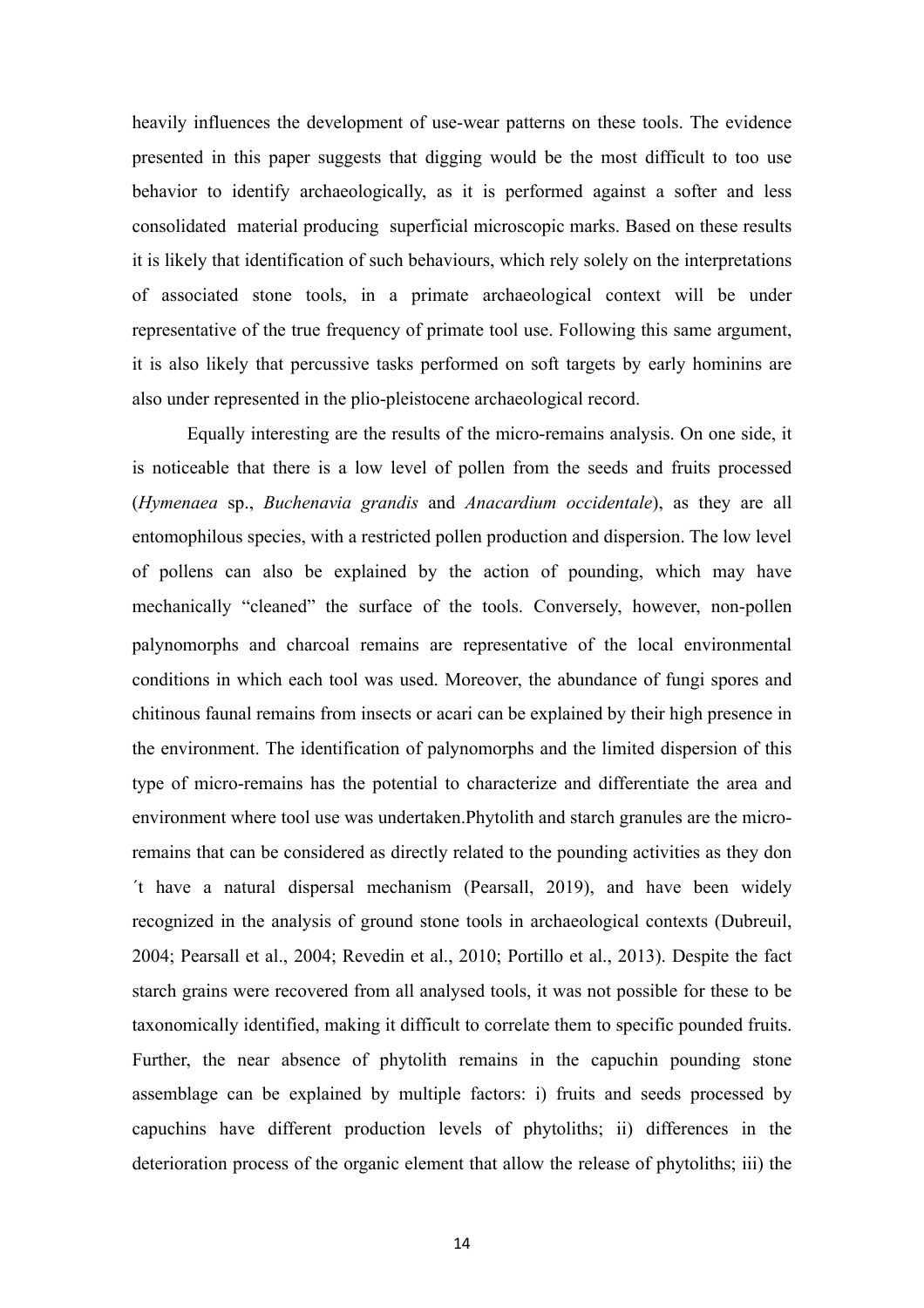intensity of the activity was not enough in terms of length and/or concentration to allow the deposition of phytoliths on the surface. Having said this, however, the presence of substantial levels of starch grains highlights the potential for future studies, as they may represent better markers for identifying plant residues on primate pounding tools, as was also documented on chimpanzee pounding tools (Mercader et al., 2007).

Considering a wider primatological record, variations in the size of the tools based on the type of food processed have been documented also by long-tailed macaques (Proffitt et al., 2018b; Gumert et al, 2009), while chimpanzees select their tools based on the nut hardness (Luncz et al., 2012, 2019b). Besides the differences in the activities, a Welch t test also revealed significant inter-species differences in the size of the tools (see Table 4). Bossou chimpanzee pounding tools show the largest mean dimensions (Fig. 14), although some variables can explain these differences such as raw material availability and the type of material processed. Nevertheless, chimpanzee (i.e. Benito-Calvo et al., 2015; Proffitt et al., 2018) and macaque tools (Haslam et al., 2013; Proffitt et al., 2018b) also have specific use-wear patterns that, along with the ones presented in this paper can be used as reference to recognise archaeological primate sites.

## *4.2 Implications for understanding early hominin activities*

Pounding is a behaviour that does not require any intentional shaping of an object into a standardized form. Any suitable stone (or even wooden branch) available in the surrounding landscape can be selected and, as primatology has shown, their use can be based on a complex chaîne opératoire which include selection, transport, use and discard of the percussive tools (Carvalho et al., 2008). Comparative models involving extant primates are highlighting that the spectrum of percussive activities using movable tools within the early hominin record could have been far wider than previously expected, while the archaeological record supports that pounding activities may have been a significant behaviour during the Lower Pleistocene (Mora and de la Torre, 2005). Paleoanthropological evidence suggests that the consumption of plant food resources by early hominins was equally significant (Ungar, 2012; Ungar and Berger, 2018 among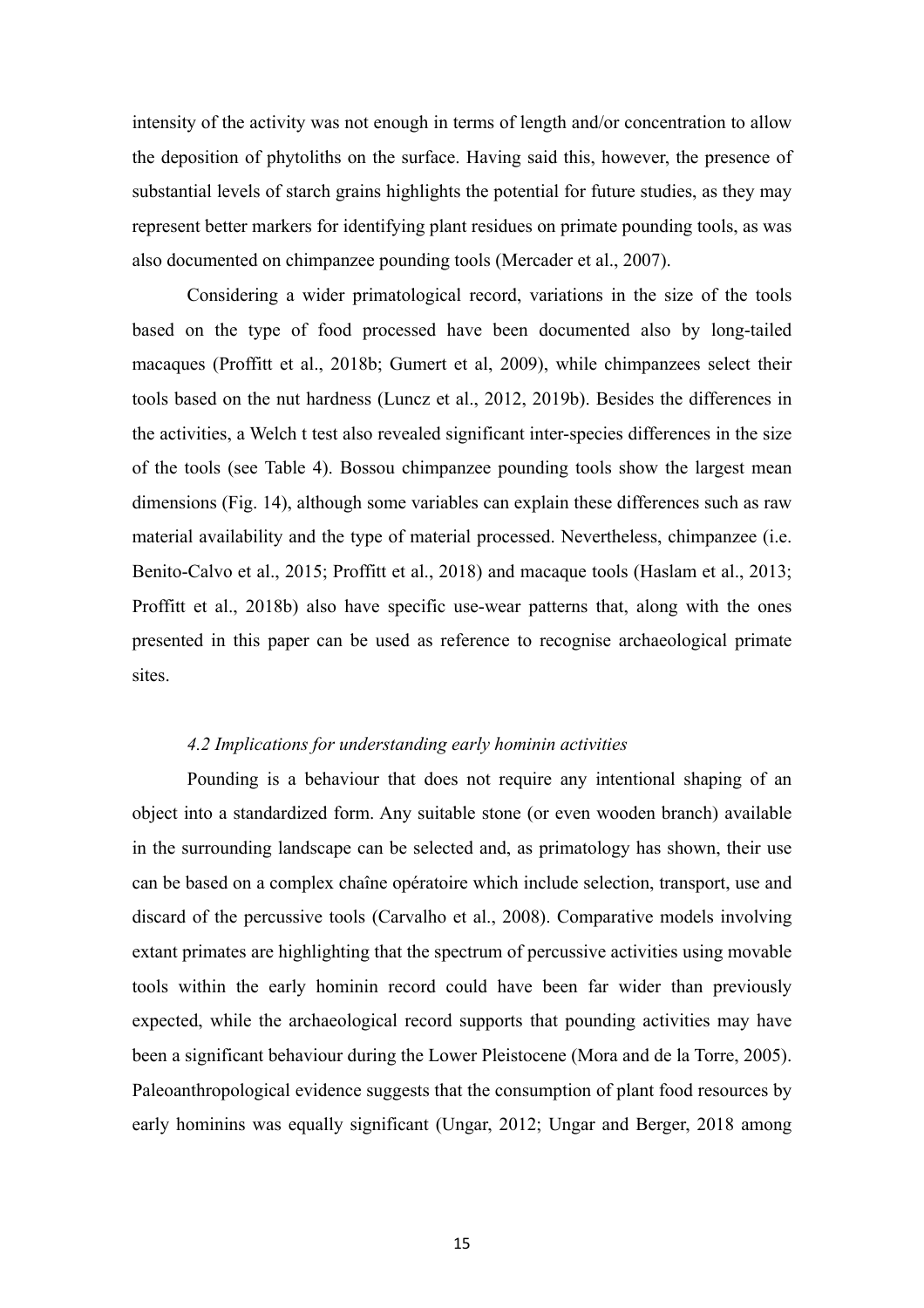others). A key aspect required for the identification of these behaviours in the hominin archaeological record will be the correlation of pounding tools and their food target.

To date, analogies between early hominins and extant primate activities can be made for two behaviours: digging and nut cracking. Digging has been studied in four groups of wild capuchin monkeys from SCNP where the behaviour was directly observed (Mannu and Ottoni, 2009; Falótico et al., 2017). In addition, the use of digging tools made on organic raw materials by wild chimpanzees has been documented in Bulindi (Uganda; McLennan et al., 2020), through indirect evidence at Ugalla (Tanzania; Hernández-Aguilar et al., 2007) and on captive chimpanzees (Motes-Rodrigo et al., 2019). From an evolutionary perspective, it has been argued that digging for USO's may have played a significant role in human evolution (e.g. Wrangham et al., 1999; Laden and Wrangham, 2005), while environmental similarities between the Ugalla chimpanzees and *Australopithecus* spp. were considered as a significant factor in suggesting this type of behaviour in the latter (Hernández-Aguilar et al., 2007). However, the perishable nature of the potential wooden tools used makes the direct identification of this behaviour in the early hominin archaeological record increasingly difficult. The use of other materials as digging tools such as bones for termite foraging has been documented in the South African sites of Swartkrans, dated to 1.8-1 Ma (Backwell and d'Errico 2001, 2005), and Drimolen, with a chronology of 2-1.5 Ma (Backwell and d'Errico, 2008). The fact that a tool using primate species, capuchin monkeys, use stones as digging tools, opens up the potential for their use and identification in the archaeological record. A strength of primate archaeological studies lies in identifying uses of material that have previously been overlooked. Natural unmodified stones used as a digging implement is one such behaviour.

The potential importance of nut consumption for early hominins has long been recognised (Peters, 1987).To date, direct evidence of nut consumption by ESA hominins is only identified at Gesher Benot Ya'aqov (Israel) (Goren-Inbar et al., 2002) and highlights the variability in the hominin diets. By developing a comprehensive characterisation of the macro and microscopic damage patterns associated with primate nut processing stone tools it increases the likelihood of identifying identify similar wear patterns in the hominin archaeological record.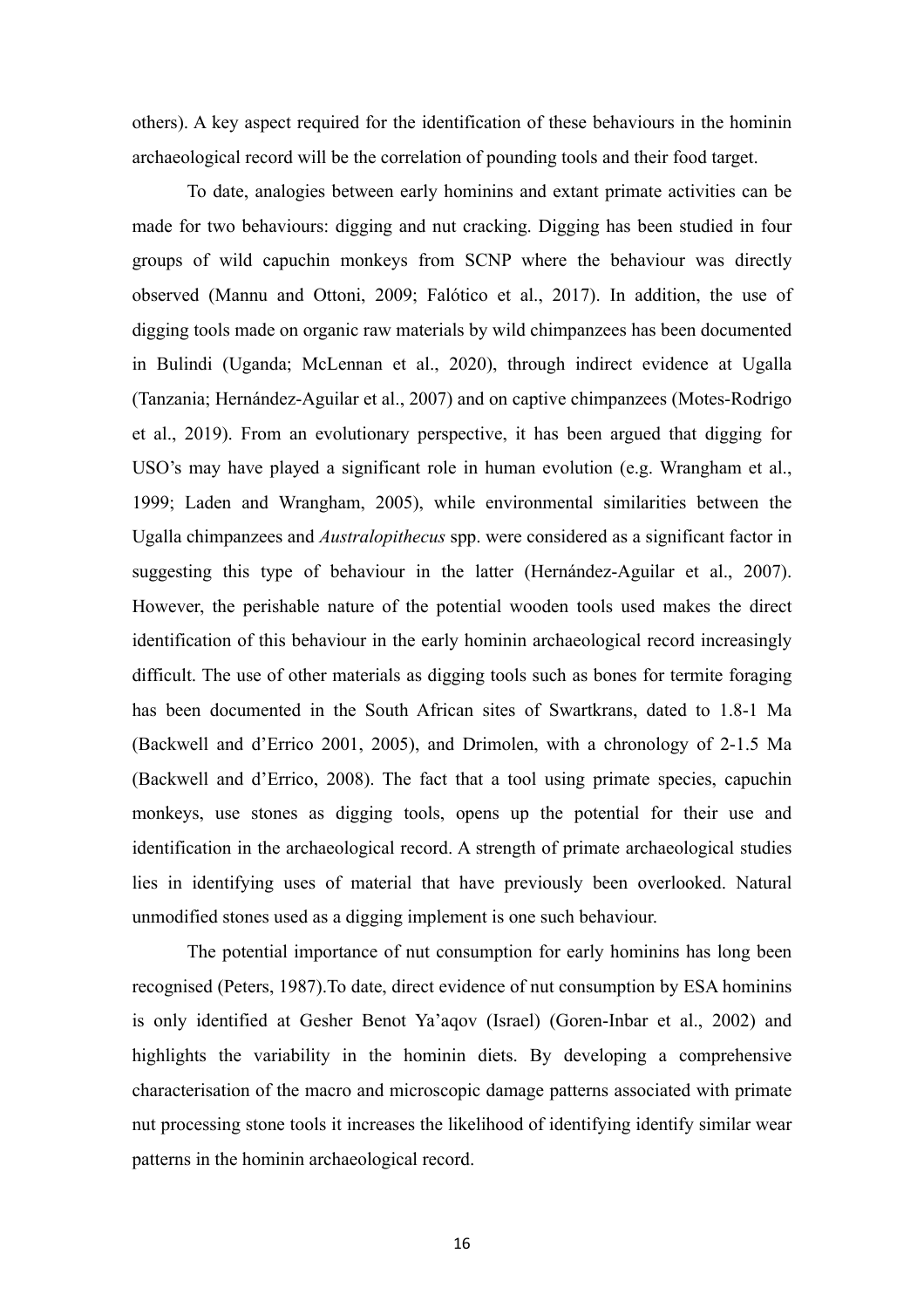Overall, increasing evidence from the primatological stone tools use record supports the possibility that there are a range of archaeologically 'hidden' activities that early hominins may have performed in relation to their foraging strategies. Analyses such as the one presented in this study can be taken as a proof of concept for a means of identifying these types of activities. The future application of analyses designed to identify these percussive behaviours on primate stone tools to the hominin archaeological record may elucidate a wider exploitation of plant resources and fallback foods for our earliest ancestors. Having said, this, however, merely identifying the characteristics of various percussive activities on a range of stone tools cannot be solely used to interrogate the ESA archaeological record. Future work must develop robust methods of understanding the effect that millennia scale post depositional factors have on ephemeral and fragmented hominins percussive assemblages.

#### **5. Conclusions**

This study represents the first work to systematically characterize the use-wear patterns of pounding tools produced by extant wild capuchin monkeys, applying a combination of microwear as well as residue spatial distribution and micro-remains analysis.

Our results show that different patterns of use-wear marks can be distinguished between three stone tool activities performed by these primates. Micro-residue analysis applied to extant primate stone assemblages can offer a multiscale approach of local and regional vegetation, environment and the percussive activities. Although identification of phytoliths and pollen was not positive in all samples, starch grains and non-pollen palynomorphs extracted from the tools offered better results. We acknowledge that this represents just a small step within this field and that future work is required to expand the sample of tools, processed foods and behaviours, in which additional protocols should be established to implement an exhaustive sampling process and build a detailed reference collection.

The analyses presented here have wider applications within the field of primate archaeology. These patterns can be tested on the earliest capuchin tools recently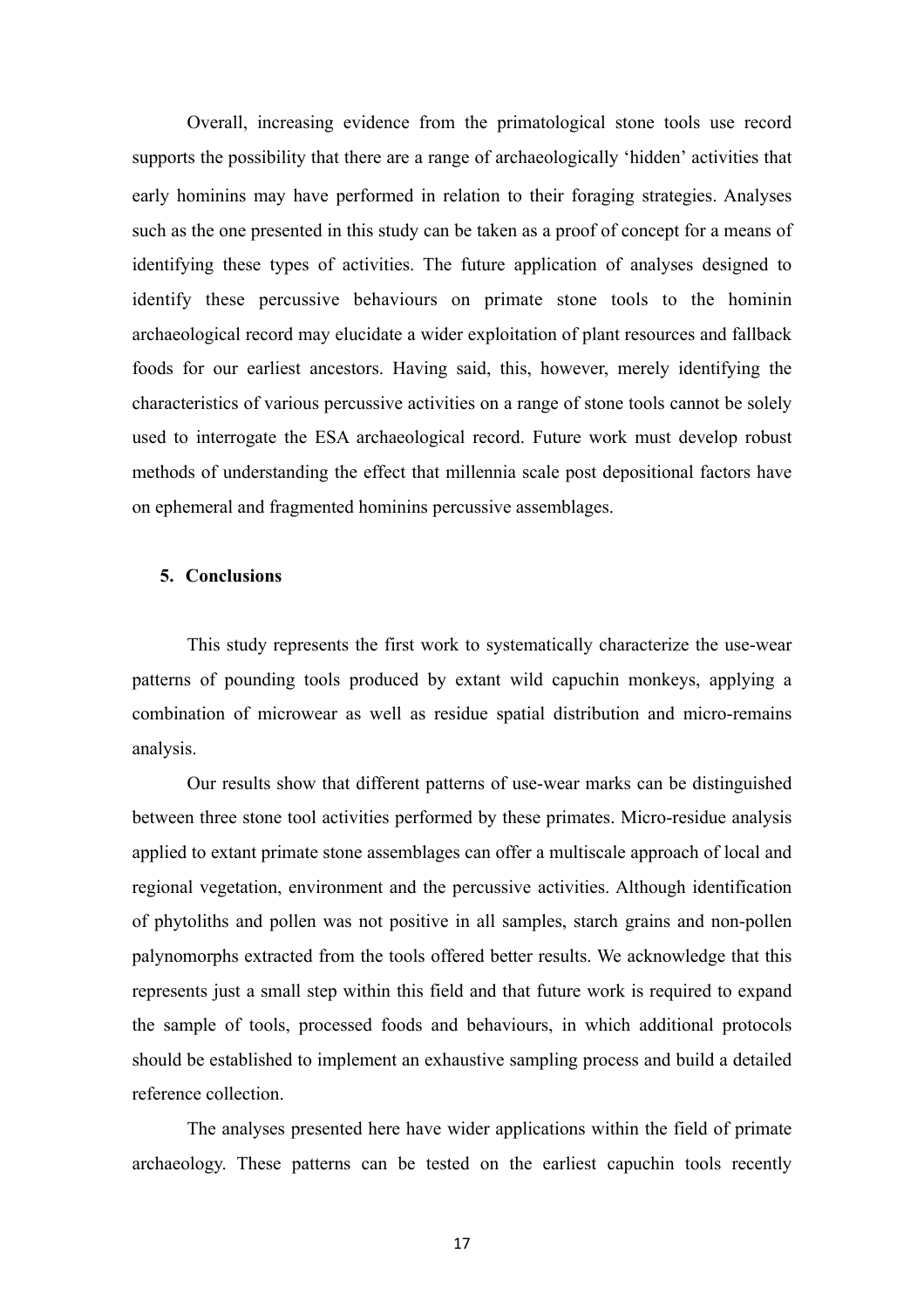documented (Falótico and Proffitt et al., 2019), to assess the persistence of specific activities through time. In addition, these techniques can be used to assess inter-group stone tool use variability of any of these behaviours between modern capuchin populations, as well as to identify capuchin activities in areas where populations are non-habituated or no longer present.

Overall, as a common behaviour associated with early hominins and extant primates, the study of pounding activities can provide valuable information about the ecological factors that allowed the emergence of stone tool use, and has the potential to shed light on the identification of the subsistence strategies developed by different hominin species including past primates. While chimpanzees evolutionarily are the closest primate to our linage and have been extensively used to model past hominin behaviours, this work highlights that capuchin monkeys can also contribute to our understanding of hominin tool use.

## **Acknowledgments**

Fieldwork at SCNP was approved by Brazilian environmental protection agencies (IBAMA/ICMBio authorizations 14825-1 and 60134-1). Support for fieldwork and analysis was provided by FUMDHAM and funded by a Leakey Foundation Grant and British Academy Fellowship (to T.P.). Support was also provided by the Max Planck Society (Technological Primates Research Group to T.P). T.F. is supported by grant #2018/01292-9, São Paulo Research Foundation (FAPESP). T.P. is supported by a British Academy Postdoctoral fellowship (No. pf170157). A.A. is supported the by Spanish Ministry of Science, Innovation and Universities (IJCI-2017-33342, Subprograma Juan de la Cierva-Incorporación). A.B.-C. research is funded by Fundación Atapuerca. This research was framed in the Spanish MICINN-FEDER project PGC2018-093925-B-C32, the Generalitat de Catalunya-AGAUR projects 2017- SGR-1040, 2017-SGR-836 and the URV project 2018PFR-URV-B2-91. We also thank M. D. Guillén (PEJ2018-005216-A) for her assistance photographing the lithic assemblage and the reviewers for their comments to improve the manuscript.

#### **References**

18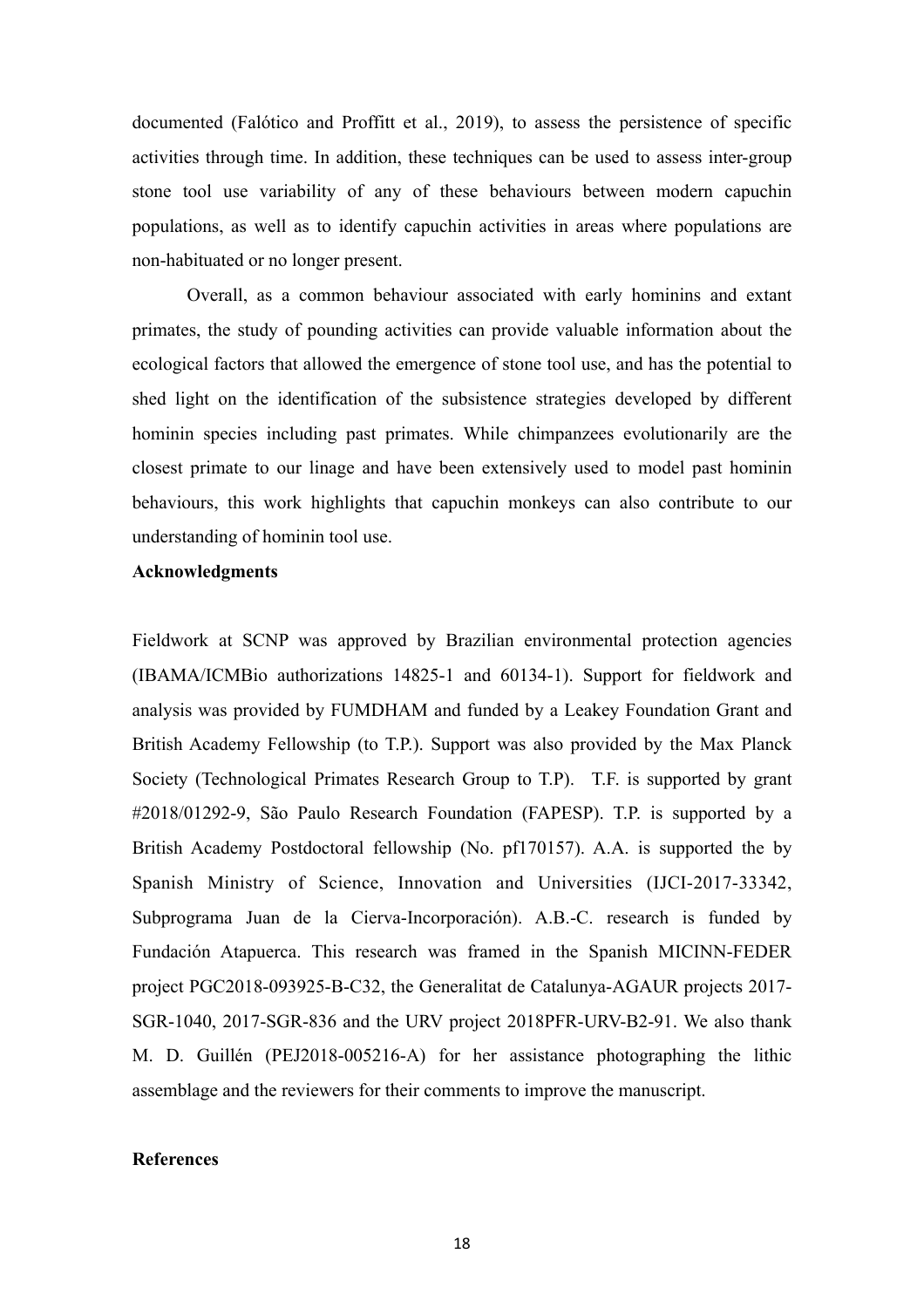- Adams, J., 1988. Use-wear analyses on manos and hide-processing stones. J. Field Archaeol. 15, 307-315.
- Adams, J., 1989. Methods for improving ground stone artifacts analysis: experiments in mano wear patterns, in: Amick, D.S., Mauldin, R.P. (Eds.), Experiments in Lithic Technology. Archaeopress, Oxford, pp. 259-276..
- Adams, J., 2002. Mechanisms of wear on ground stone surfaces, in: Procopiu, H., Treuil, R. (Eds.), Moudre et broyer: L'Interprétation Fonctionelle de l'Outillage de Mouture et de Broyage dans la Préhistoire et l'Antiquité. CTHS, Paris, pp. 57-68.
- Adams, J., Delgado, S., Dubreuil, L., Hamon, C., Plisson, H., Risch, R., 2009. Functional analysis of macro-lithic artefacts: a focus on working surfaces, in: Costa, L.J., Eigeland, L., Sternke, F. (Eds.), Non-flint Raw Material Use in Prehistory: Old Prejudices and New Directions. Proceedings of the XV Congress of the U.I.S.P.P. Archaeopress, Oxford, pp. 43-66.
- Akinhanmi, T.F., Atasie, V.N., Akintokun, P.O., 2008. Chemical composition of physicochemical properties of cashew nut (*Anacardium occidentale*) oil and cashew nut shell liquid. J. Agri. Food. Environ. Sci. 2, 1-10.
- Araújo Igreja, M., 2009. Use-wear analysis of non-flint stone tools using DIC microscopy and resin casts: a simple and effective technique, in: Clemente, I., Araújo Igreja, M. (Eds.), Recent Functional Studies on Non-flint Stone Tools: Methodological Improvements and Archaeological Inferences. Proceedings of the Workshop 23-25 May 2008, Lisboa.
- Arroyo, A., de la Torre, I., 2018. Pounding tools in HWK EE and EF-HR (Olduvai Gorge, Tanzania): Percussive activities in the Oldowan-Acheulean transition. J. Hum. Evol. 120, 402-421.
- Arroyo, A., Hirata, S., Matsuzawa, T., de la Torre, I., 2016. Nut cracking tools used by captive chimpanzees (*Pan troglodytes*) and their comparison with Early Stone Age percussive artefacts from Olduvai Gorge. PloS One 11, e0166788. doi:10.1371/journal.pone.0166788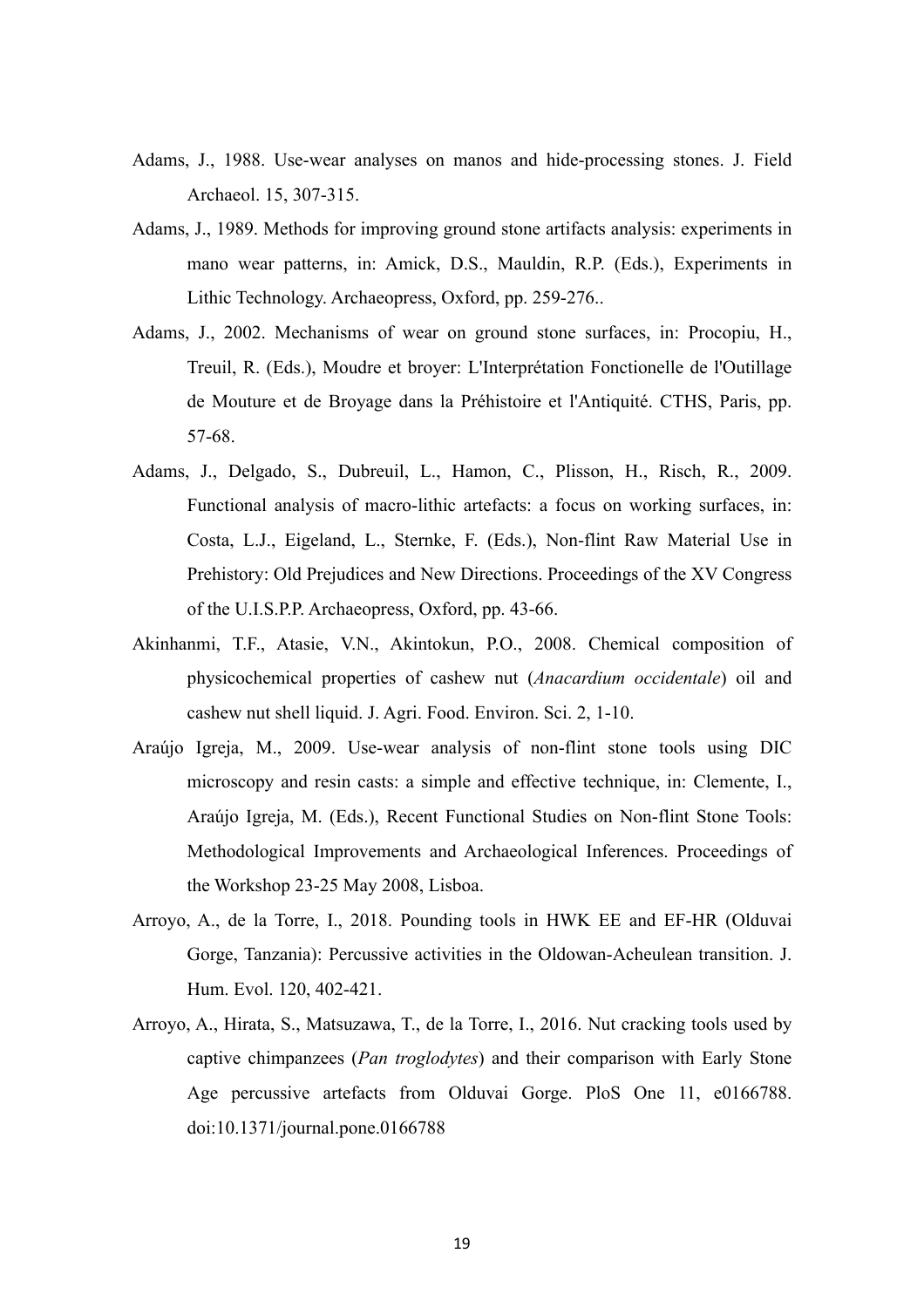- Backwell, L., d'Errico, F., 2001. Evidence of termite foraging by Swartkrans early hominids. Proc. Natl. Acad. Sci. USA 98, 1358-1363.
- Backwell, L., d'Errico, F., 2005. The origin of bone tool technology and the identification of early hominid cultural traditions, in: d'Errico, F., Backwell, L. (Eds.), From Tools to Symbols: From early hominids to modern humans. Witwatersrand University Press, Johannesburg, pp. 238-275.
- Backwell, L., d'Errico, F., 2008. Early hominid bone tools from Drimolen, South Africa, J. Archaeol. Sci. 35, 2880-2894.
- Barrett, B.J., Monteza-Moreno, C.M., Dogandzic, T., Zwyns, N., Ibáñez, A., Crofoot, M.C., 2018. Habitual stone-tool-aided extractive foraging in white-faced capuchins, *Cebus capucinus*. R. Soc. Open Sci. 5, 181002. doi:10.1098/ rsos.181002.
- Benito-Calvo, A., Carvalho, S., Arroyo, A., Matsuzawa, T., de la Torre, I., 2015. First GIS analysis of modern stone tools used by wild chimpanzees (*Pan troglodytes verus*) in Bossou, Guinea, West Africa. PloS One 10, e0121613. doi:10.1371/ journal.pone.0121613
- Blumenschine, R.J., Selvaggio, M.M., 1988. Percussion marks on bone surfaces as a new diagnostic of hominid behaviour. Nature 333, 763-765.
- Byous, J., 2013. Hertzian fractures and related terms A glossary, Dowd Research/ AAtR Publishing, Savannah, GA.
- Canale, G.R., Guidorizzi, C.E., Martins Kierulff, M.C., Ferreira Rodrigues Gatto, C.A., 2009. First record of tool use by wild populations of the yellow-breasted Capuchin monkey (*Cebus xanthosternos*) and new records for the Bearded capuchin (*Cebus libidinosus*). Am. J. Primatol. 71, 366-372.

Carpenter, A., 1887. Monkeys opening oysters. Nature 36, 53.

- Carvalho, S., Cunha, E., Sousa, C., Matsuzawa, T., 2008. Chaînes opératoires and resource-exploitation strategies in chimpanzee (*Pan troglodytes*) nut cracking. J. Hum. Evol. 55, 148-163.
- Chavaillon, J., 1979. Essai pour une typologie du matériel de percussion. Bull. Soc. Prehist. Fr. 76, 230-233.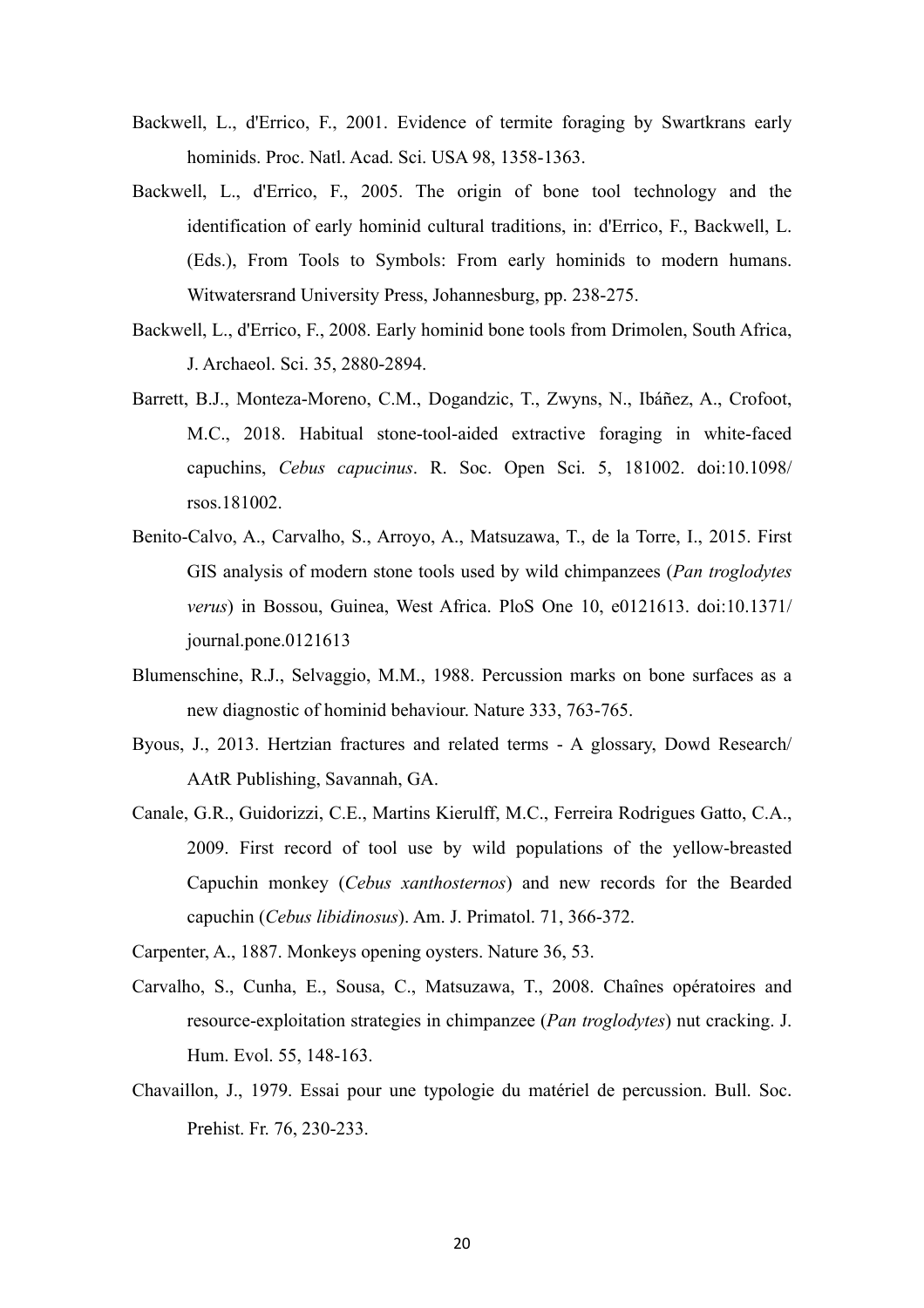- de Beaune, S.A., 2004. The invention of technology: Prehistory and cognition. Curr. Anthropol. 45, 139-162.
- de la Torre, I., Benito-Calvo, A., Arroyo, A., Zupancich, A., Proffitt, T., 2013. Experimental protocols for the study of battered stone anvils from Olduvai Gorge (Tanzania). J. Archaeol. Sci. 40, 313-332.
- de la Torre, I., Hirata, S., 2015. Percussive technology in human evolution: an introduction to a comparative approach in fossil and living primates. Philos. Trans. R. Soc. London, Ser. B. 370(1682), 20140346. doi: 10.1098/ rstb.2014.0346.
- de Moraes, B.L.C., da Silva Souto, A., Schiel, N., 2014. Adaptability in stone tool use by wild capuchin monkeys (Sapajus libidinosus). Am. J. Primatol. 76, 967-977.
- Dubreuil, L., 2004. Long-term trends in Natufian subsistence: a use-wear analysis of ground stone tools. J. Archaeol. Sci. 31, 1613-1629.
- Falótico, T., Coutinho, P.H.M., Bueno, C.Q., Rufo, H.P., Ottoni, E., 2018. Stone tool use by wild capuchin monkeys (*Sapajus libidinosus*) at Serra das Confusões National Park, Brazil. Primates 59, 385-394.
- Falótico, T., Ottoni, E., 2013. Stone throwing as a sexual display in wild female bearded capuchin monkeys, *Sapajus libidinosus*. PloS One 8, e79535. doi:10.1371/ journal.pone.0079535
- Falótico, T., Ottoni, E., 2016. The manifold use of pounding stone tools by wild capuchin monkeys of Serra da Capivara Nartional Park, Brazil. Behaviour 153, 421-442.
- Falótico, T., Proffitt, T., Ottoni, E.B., Staff, R.A., Haslam, M., 2019. Three thousand years of wild capuchin stone tool use. Nat. Ecol. Evol. 3, 1034-1038.
- Falótico, T., Siqueira, J.O., Ottoni, E., 2017. Digging up food: excavation stone tool use by wild capuchin monkeys. Sci. Rep. 7, 1-10.
- Falótico, T., Spagnoletti, N., Haslam, M., Luncz, L.V., Malaivijitnond, S., Gumert, M.D., 2017b. Analysis of sea almond (*Terminalia catappa*) cracking sites used by wild Burnese long-tailed macques (*Macaca fascicularis aurea*). Am. J. Primatol. 79, e22629.<https://doi.org/10.1002/ajp.22629>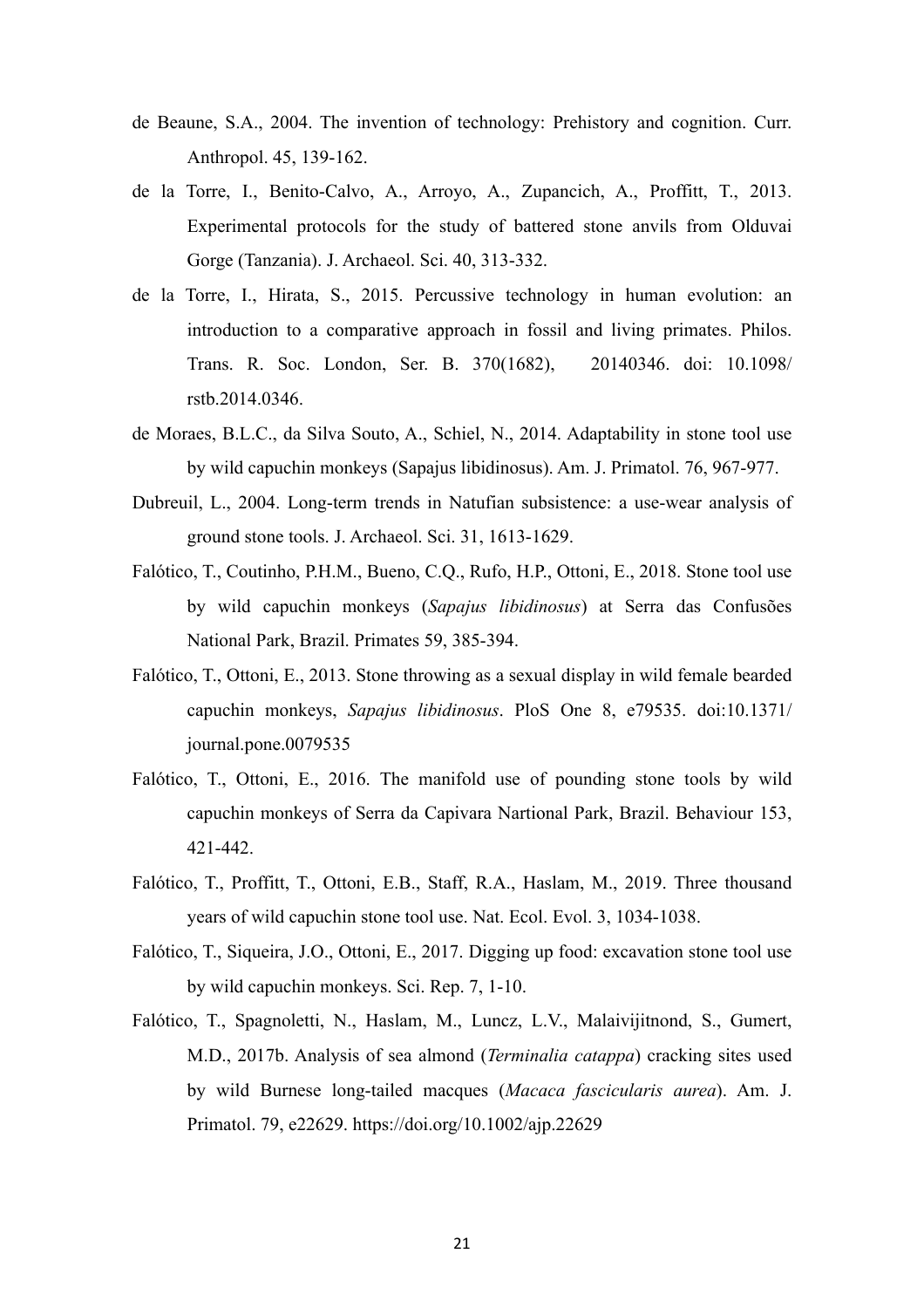- Fernández-Marchena, J.L., Ollé, A., 2016. Microscopic analysis of technical and functional traces as a method for the use-wear analysis of rock crystal tools. Quat. Int. 424, 171-190.
- Ferreira, R.G., Almeida Emidio, R., Jerusalinsky, L., 2010. Three stones for three seeds: Natural occurrence of selective tool use by capuchins (*Cebus libidinosus*) based on an analysis of the weight of stones found at nutting sites. Am. J. Primatol. 72, 270-275.
- Fragaszy, D., Izar, P., Visalberghi, E., Ottoni, E., Gomes de Oliveira, M., 2004. Wild capuchin monkeys (*Cebus libidinosus*) use anvils and stone pounding tools. Am. J. Primatol. 64, 359-366.
- Fragaszy, D., Liu, Q., Wright, B., Allen, A., Welch Brown, C., Visalberghi, E., 2013. Wild bearded capuchin monkeys (*Sapajus libidinosus*) strategically place nuts in a stable position during nut-cracking. PloS One 8, e56182. doi:10.1371/ journal.pone.0056182
- Goren-Inbar, N., Sharon, G., Melamed, Y., Kislev, M.E., 2002. Nuts, nut cracking, and pitted stones at Gesher Benot Ya'aqov, Israel. Proc. Natl. Acad. Sci. USA 99, 2455-2460.
- Gumert, M.D., Kluck, M., Milaivijitnond, S., 2009. The physical characteristics and usage patterns of stone axe and pounding hammers used by long-tailed macaques in the Andaman sea region of Thailand. Am. J. Primatol. 71, 549-608.
- Harmand, S., Lewis, J.E., Feibel, C.S., Lepre, C.J., Prat, S., Lenoble, A., Boës, X., Quinn, R.L., Brenet, M., Arroyo, A., Taylor, N., Clément, S., Daver, G., Brugal, J.-P., Leakey, L., Mortlock, R.A., Wright, J.D., Lokorodi, S., Kirwa, C., Kent, D.V., Roche, H., 2015. 3.3-million-year-old stone tools from Lomekwi 3, West Turkana, Kenya. Nature 521, 294-310.
- Haslam, M., 2012. Towards a prehistory of primates. Antiquity 86, 299-315.
- Haslam, M., Gumert, M.D., Biro, D., Carvalho, S., Malaivijitnond, S., 2013. Use-wear patterns on wild macaque stone tools reveal their behavioural history. PloS One 8, e72872. doi:10.1371/journal.pone.0072872
- Haslam, M., Hernandez-Aguilar, A., Ling, V., Carvalho, S., de la Torre, I., DeStefano, A., Du, A., Hardy, B., Harris, J., Marchant, L., Matsuzawa, T., McGrew, W.C.,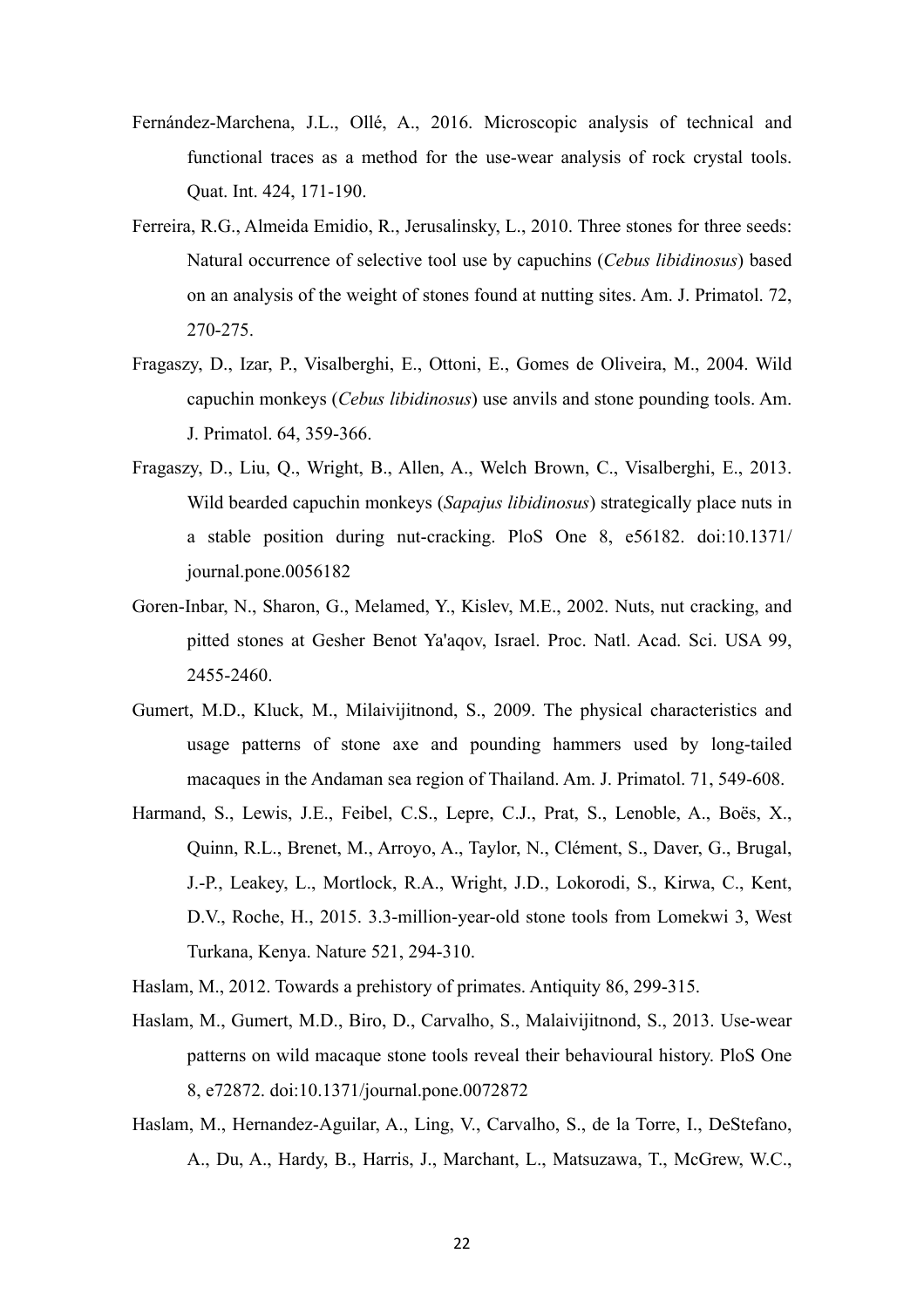Mercader, J., Mora, R., Petraglia, M., Roche, H., Visalberghi, E., Warren, R., 2009. Primate archaeology. Nature 460, 339-344.

- Haslam, M., Hernandez-Aguilar, R.A., Proffitt, T., Arroyo, A., Falótico, T., Fragaszy, D., Gumert, M., Harris, J.W.K., Huffman, M.A., Kalan, A.K., Malaivijitnond, S., Matsuzawa, T., McGrew, W., Ottoni, E.B., Pascual-Garrido, A., Piel, A., Pruetz, J., Schuppli, C., Stewart, F., Tan, A., Visalberghi, E., Luncz, L.V., 2017. Primate archaeology evolves. Nat. Ecol. Evol. 1, 1431-1437.
- Haslam, M., Moura Cardoso, R., Visalberghi, E., Fragaszy, D., 2014. Stone anvil damage by wild bearded capuchins (*Sapajus libidinosus*) during pounding tool use: A field experiment. PloS One 9, e111273. doi:10.1371/ journal.pone.0111273
- Hernández-Aguilar, A., Moore, J., Pickering, T.R., 2007. Savanna chimpanzees use tools to harvest the underground storage organs of plants. Proc. Natl. Acad. Sci. USA 104, 19210-19213.
- Humle, T., Matsuzawa, T., 2004. Oil palm use by adjacent communities of chimpanzees at Bossou and Nimba Mountains, West Africa. Int. J. Primatol. 25, 551-581.
- Jarzen, D.M., Elsik, W.C., 1986. Fungal palynomorphs recovered from recent river deposits, Luangwa valley, Zambia. Palynology, 35-60.
- Keeley, L.H., 1980. Experimental determination of stone tool uses: a microwear analysis. University of Chicago Press, Chicago.
- Knutsson, H., Knutsson, K., Taipale, N., Tallavaara, M., Darmark, K., 2015. How shattered flakes were used: micro-wear analysis of quartz flake fragments. J. Archaeol. Sci.: Rep. 2, 517-531.
- Knutsson, K., 1988. Patterns of tools use. Scanning Electron Microscopy of Experimental Quartz Tools. Societas Archaeologica Upsaliensis, Uppsala.
- Kooyman, B., 2015. Phytoliths: preparation and archaeological extraction, in: Chee Tak Yeung, E., Stasolla, C., Sumner, M.J., Quan Huang, B. (Eds.), Plant Microtechniques and Protocols. Springer International Publishing, Switzerland, pp. 507-524.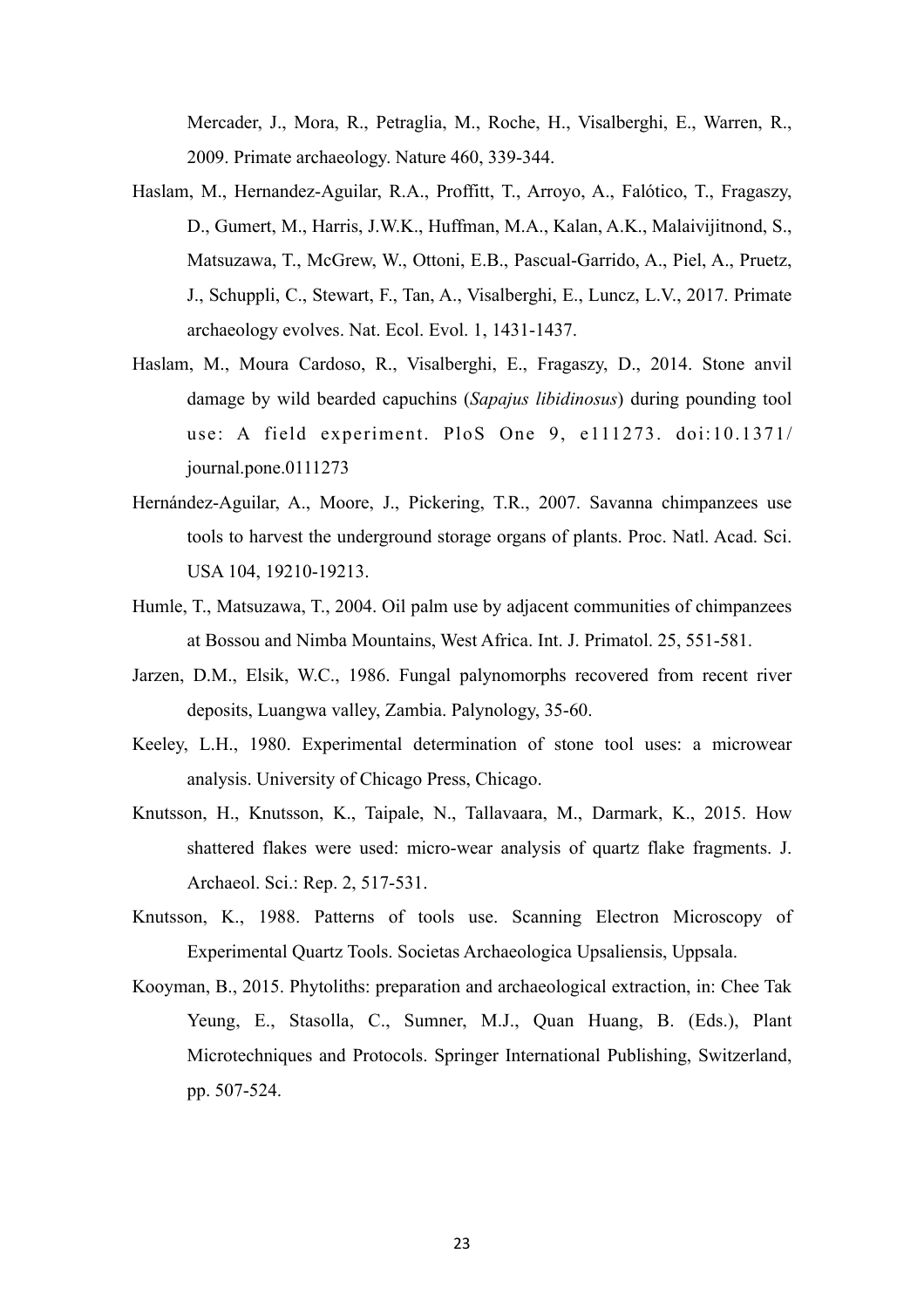- Laden, G., Wrangham, R.W., 2005. The rise of the hominids as an adaptive shift in fallback foods: Plant underground storage organs (USOs) and australopith origins. J. Hum. Evol. 49, 482-498.
- Liu, Q., Fragaszy, D., Wright, B., Wright, K., Izar, P., Visalberghi, E., 2011. Wild bearded capuchin monkeys (*Cebus libidinosus*) place nuts in anvils selectively. Anim. Behav. 81, 297-305.
- Liu, Q., Simpson, K., Izar, P., Ottoni, E., Visalberghi, E., Fragaszy, D., 2009. Kinematics and energetics of nut-cracking in wild capuchin monkeys (*Cebus libidinosus*) in Piauí, Brazil. Am. J. Phys. Anthropol. 138, 210-220.
- Luncz, L.V., Falótico, T., Pascual-Garrido, A., Corat, C., Mosley, H., Haslam, M., 2016. Wild capuchin monkeys adjust stone tools according to changing nut properties. Sci. Rep. 6, 33089. https://doi.org/10.1038/srep33089
- Luncz, L.V., Gill, M., Proffitt, T., Svensson, M.S., Kulik, L., Malaivijitnond, S., 2019. Group-specific archaeological signatures of stone tool use in wild macaques. eLife 8, e46961. https://doi.org/10.7554/eLife.46961
- Luncz, L.V., Mundry, R., Boesch, C., 2012. Evidence for cultural differences between neighboring chimpanzee communities. Curr. Anthropol. 22, 922-926.
- Luncz, L.V., Mundry, R., Soiret, S., Boesch, C., 2019b. Cultural diversity of nutcracking behaviour between two populations of wild chimpanzees (*Pan troglodytes verus*) in the Côte d'Ivoire, in: Boesch, C., Wittig, R.M., Crockford, C., Vigilant, L., Deschner, T., Leendertz, F. (Eds.), The chimpanzees of the Taï Forest. 40 years of Research. Cambridge University Press, Cambridge, pp. 194-220.
- Luncz, L.V., Svensson, M.S., Haslam, M., Malaivijitnond, S., Proffitt, T., Gumert, M., 2017. Technological response of wild macaques (*Macaca fascicularis*) to anthropogenic change. Int. J. Primatol. 38, 872-880.
- Mangalam, M., Pacheco, M.M., Izar, P., Visalberghi, E., Fragaszy, D., 2018. Unique perceptuomotor control of stone hammers in wild monkeys. Biol. Lett. 14, 20170587. https://doi.org/10.1098/rsbl.2017.0587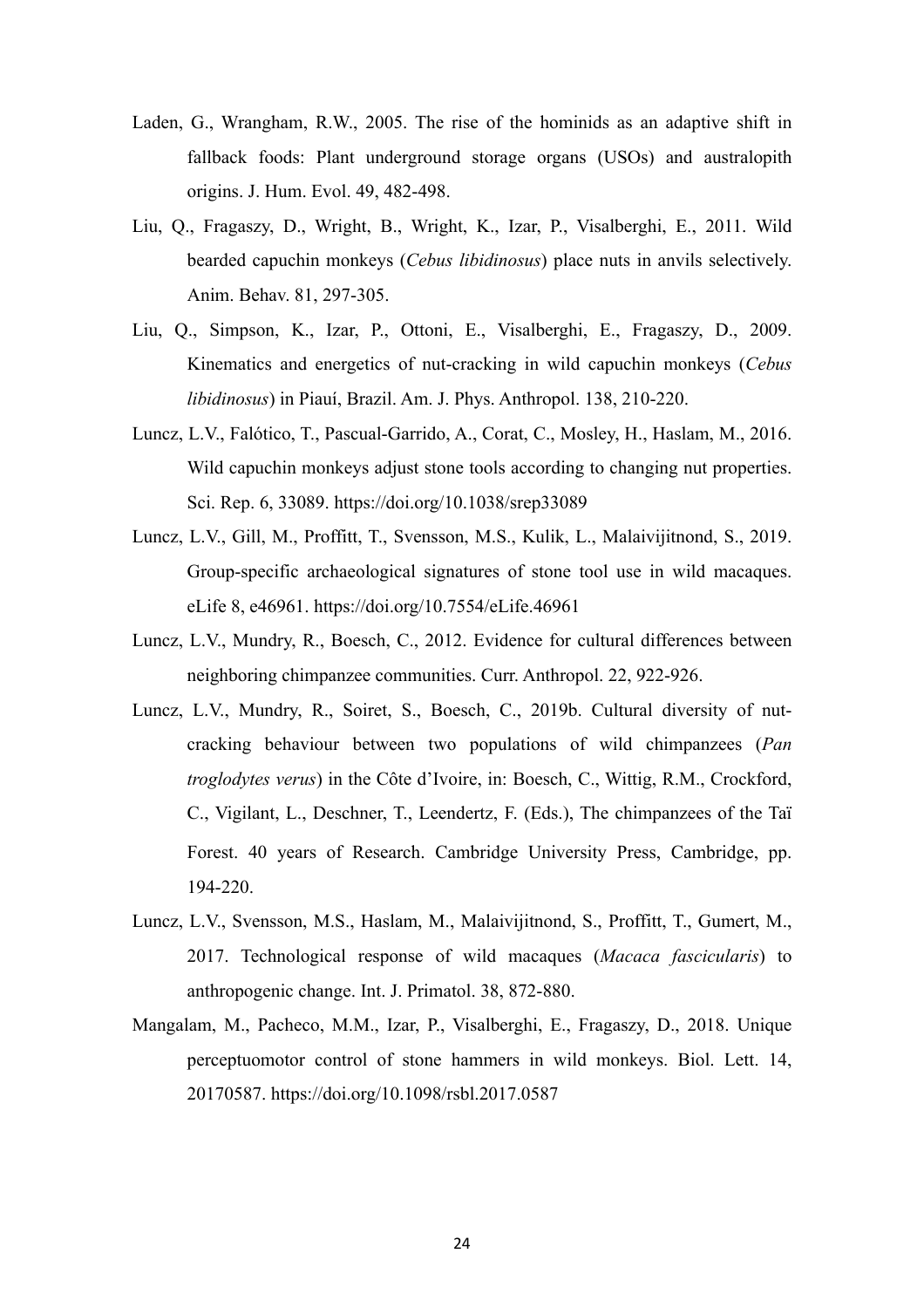- Mangalam, M., Roles, L.K.R., Fragaszy, D., 2019. Distinct perceptuomotor features of percussive tooling in humans (*Homo sapiens*) and wild bearded capuchin monkeys (*Sapajus libidinosus*). J. Comp. Psychol. 134, 84-97.
- Mannu, M., Ottoni, E., 2009. The enhanced tool-kit of two groups of wild bearded capuchin monkeys in the Caatinga: Tool making, associative use, and secondary tools. Am. J. Primatol. 71, 242-451.
- Marchant, L.F., McGrew, W.C., 2005. Percussive technology: Chimpanzee baobab smashing and the evolutionary modelling of hominin knapping, in: Roux, V., Brill, B. (Eds.), Stone knapping, the necessary conditions for a uniquely hominin behaviour. McDonald Institute for Archaeological Research, Cambridge, pp. 341-350.
- McLennan, M.R., Rohen, J., Satsias, Z., Sabiiti, T., Baruzaliire, J.-M., Cibot, M., 2019. 'Customary' use of stick tools by chimpanzees in Bulindi, Uganda: update and analysis of digging techniques from behavioural observations. Rev. Primatol. 10, http://journals.openedition.org/primatologie/6706
- Méndez-Carvajal, P., Valdés-Díaz, S., 2017. Use of anvils and other feeding behaviour observed in Cebus imitator, Coiba Island, Panama. Tecnociencia 19, 5-18.
- Mercader, J., Barton, H., Gillespie, J., Harris, J., Kuhn, S., Tyler, R., Boesch, C., 2007. 4,300-year-old chimpanzee sites and the origins of percussive stone technology, Proc. Natl. Acad. Sci. USA 104, 3043-3048.
- Miola, A., 2012. Tools for non-pollen palynomorphs (NPPs) analysis: A list of Quaternary NPP types and reference literature in English language (1972-2011), Rev. Palaeobot. Palynol. 186, 142-161.
- Monteza-Moreno, C.M., Dogandzic, T., McLean, K.A., Castillo-Caballero, P.L., Mijango-Ramos, Z., Del Rosario-Vargas, E., Crofoot, M.C., Barrett, B.J., 2020. White-faced capuchin, *Cebus capucinus imitator*, hammerstone and anvil tool use in Riparian habitats on Coiba Island, Panama. Int. J. Primatol. 41, 429-433.
- Motes-Rodrigo, A., Majlesi, P., Pickering, T.R., Laska, M., Axelsen, H., Minchin, T.C., Tennie, C., Hernandez-Aguilar, A., 2019. Chimpanzee extractive foraging with excavating tools: Experimental modeling of the origins of human technology. PloS One 14, e0215644. https://doi.org/10.1371/journal.pone.0215644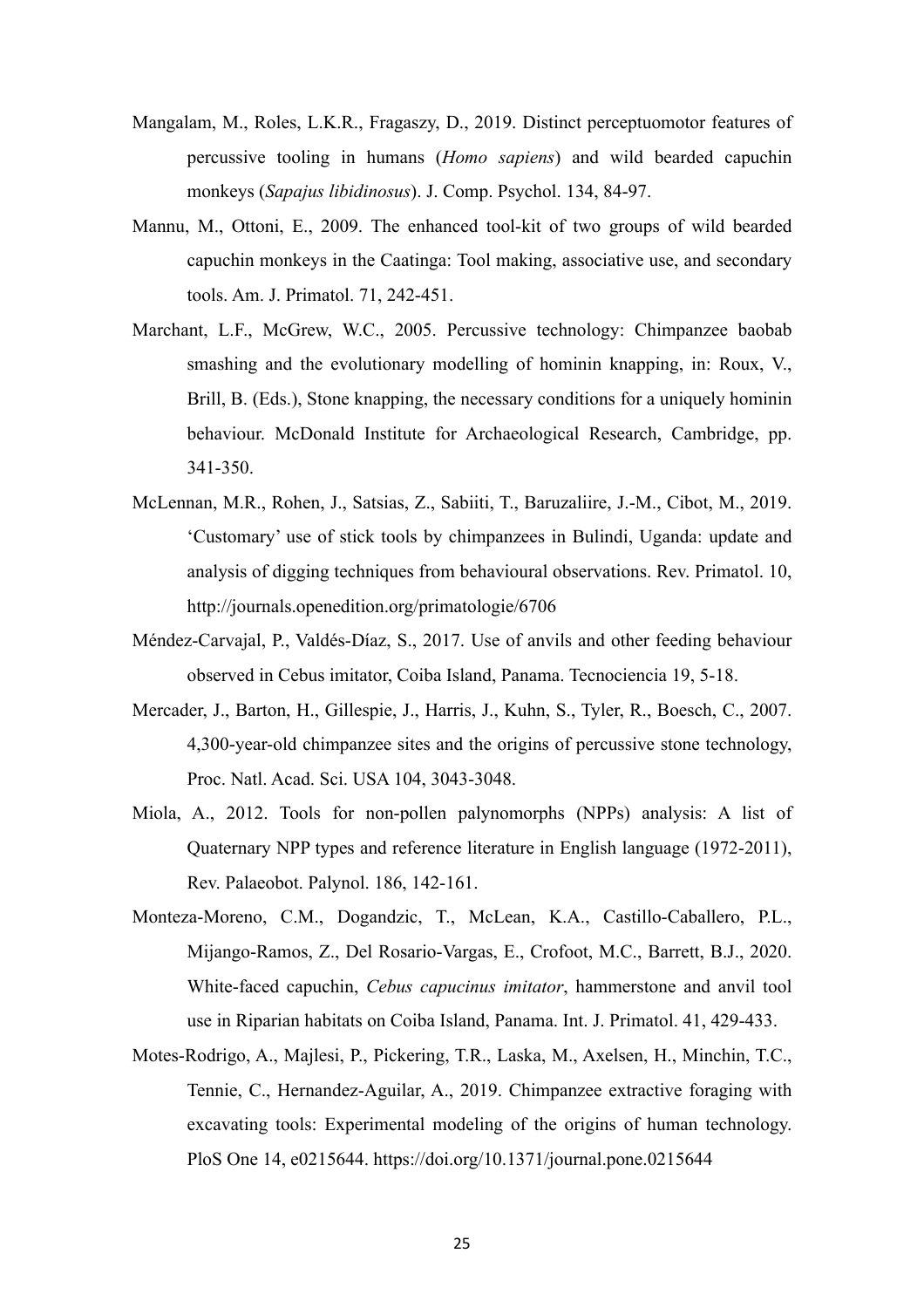- Mora, R., de la Torre, I., 2005. Percussion tools in Olduvai Beds I and II (Tanzania): Implications for early human activities. J. Anthropol. Archaeol. 24, 179-192.
- Moura, A.C.A., Lee, P.C., 2004. Capuchin stone tool use in caatinga dry forest. Science 306, 1909.
- Neumann, K., Strömberg, C.A.E., Ball, T., Albert, R.M., Vrydaghs, L., Cummings, L.S., 2019. International Code for Phytolith Nomenclature (ICPN) 2.0. Ann. Bot. 124, 189-199.
- Oliveira, M.A.T. de, Santos, J.C., 2019. GPR stratigraphy and quaternary morphogenesis in the semiarid Brazil. Mercator (Fortaleza) 18, e18027. [https://](https://doi.org/10.4215/rm2018.e18027) [doi.org/10.4215/rm2018.e18027.](https://doi.org/10.4215/rm2018.e18027)
- Ollé, A., Pedergnana, A., Fernández-Marchena, J.L., Martin, S., Borel, A., Aranda, V., 2016. Microwear features on vein quartz, rock crystal and quartzite: A study combining Optical Light and Scanning Electron Microscopy. Quat. Int. 424, 154-170.
- Ollé, A., Vergès, J.M., 2008. SEM functional analysis and the mechanism of microwear formation, in: Longo, L., Skakun, N. (Eds.), 'Prehistoric technology' 40 years later: Functional Studies and the Russian legacy. Archaeopress, Oxford, pp. 39-49.
- Ollé, A., Vergès, J.M., 2014. The use of sequential experiments and SEM in documenting stone tool microwear. J. Archaeol. Sci. 48, 60-72.
- Panger, M.A., Brooks, G.E., Richmond, B.G., Wood, B., 2002. Older than the Oldowan? Rethinking the emergence of hominin tool use. Evol. Anthropol. 11, 235-245.
- Pearsall, D.M., 2019. Case studies in paleoethnobotany. Routledge, United Kingdom.
- Pearsall, D.M., Chandler-Ezell, K., Zeidler, J.A., 2004. Maize in ancient Ecuador: results of residue analysis of stone tools from the Real Alto site. J. Archaeol. Sci. 31, 423-442.
- Peters, C.R., 1987. Nut-Like oil seeds: Food for monkeys, chimpanzees, humans, and probably ape-men. Am. J. Phys. Anthropol. 73, 333-363.
- Pignat, G., Plisson, H., 2000. Le quartz pour quel usage? L'outillage mesolithique de Vionnaz (CH) et l'apport de la traceologie, in: Crotti, P. (Ed.), MESO 97. Actes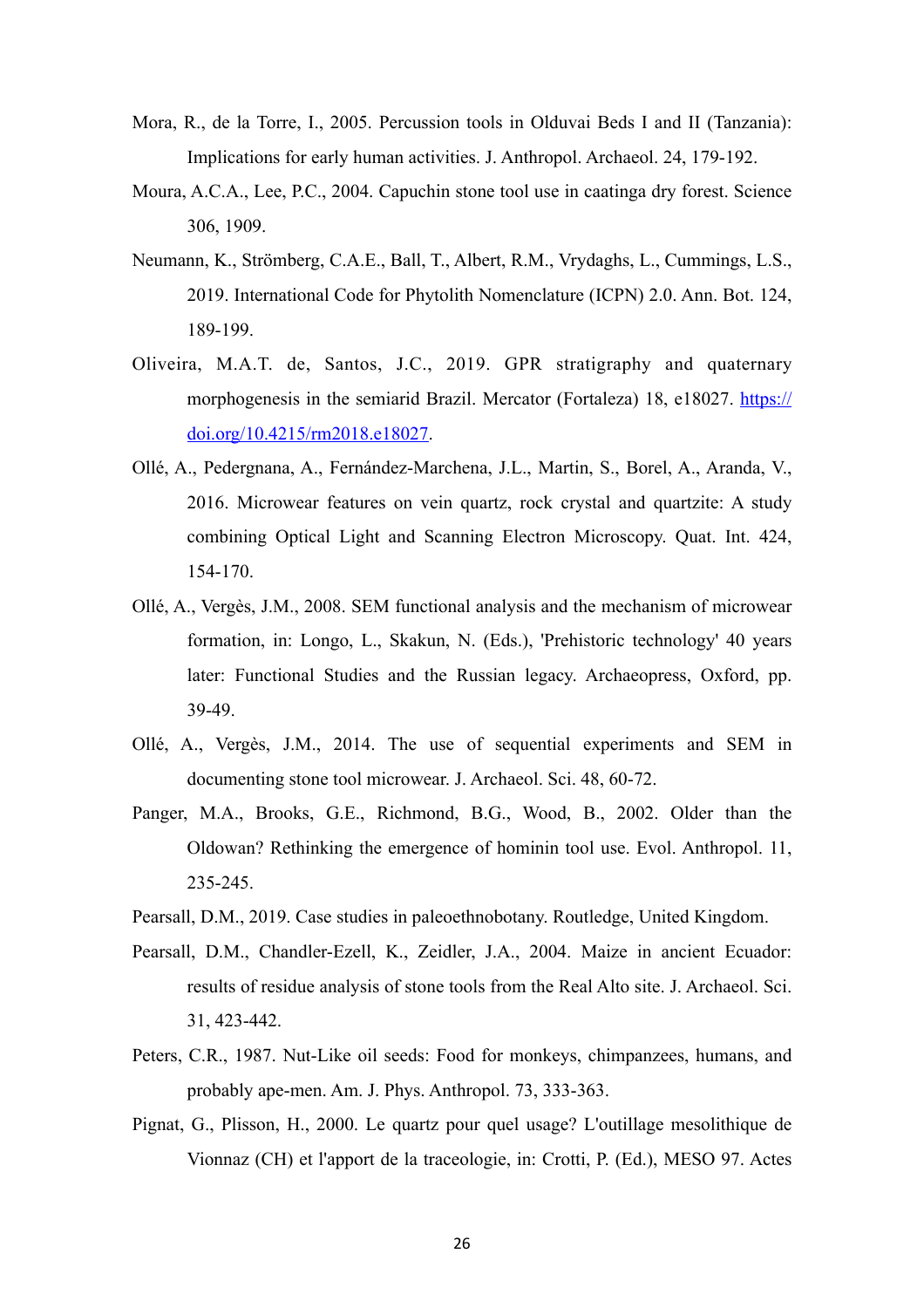de la Table Ronde: epipaleolithique et mesolithique, vol. 81. Cahiers d'Archeologie Romande, Lausanne, pp. 65-78.

- Portillo, M., Bofill, M., Molist, M., Albert, R.M., 2013. Phytolith and use-wear functional evidence for grinding stones from the Near East, in: Anderson, N., Cheval, C., Durand, A. (Eds.), Regards croisés sur les outils liés au travail des végetaux. An interdisciplinary focus on plant-working tools. Editions APDCA, Antibes.
- Proffitt, T., Haslam, M., Mercader, J.F., Boesch, C., Luncz, L.V., 2018. Revisiting Panda 100, the first archaeological chimpanzee nut-cracking site. J. Hum. Evol. 124, 117-139.
- Proffitt, T., Luncz, L.V., Falótico, T., Ottoni, E., de la Torre, I., Haslam, M., 2016. Wild monkeys flake stone tools. Nature 539, 85-88.
- Proffitt, T., Luncz, L.V., Malaivijitnond, S., Gumert, M., Svensson, M.S., Haslam, M., 2018b. Analysis of wild macaque stone tools used to crack oil palm nuts. R. Soc. Open Sci. 5, 171904.
- Reille, M., 1995. Pollen et Spores d'Europe et d'Afrique du Nord (Supplément 1). Laboratoire de Botanique Historique et Palynologie, CNRS, Marsaille.
- Revedin, A., Aranguren, B., Becattini, R., Longo, L., Marconi, E., Mariotti, M., Skakun, N., Sinitsyn, A., Spiridonova, E., Svodoba, J., 2010. Thirty thousand-year-old evidence of plant food processing. Proc. Natl. Acad. Sci. USA 107, 18815-18819.
- Santos, J.C., Leal, I.R., Almeida-Cortez, J.S., Fernandes, G.W., Tabarelli, M., 2011. Caatinga: the scientific negligence experienced by a dry tropical forest. Trop. Conserv. Sci. 4, 276-286.
- Semenov, S.A., 1964. Prehistoric technology: an experimental study of the oldest tools and artefacts from traces of manufacture and wear. Redwood Press Limited, Great Britain.
- Sirianni, G., Visalberghi, E., 2013. Wild bearded capuchins process cashew nuts without contacting caustic compounds. Am. J. Primatol. 75, 387-393.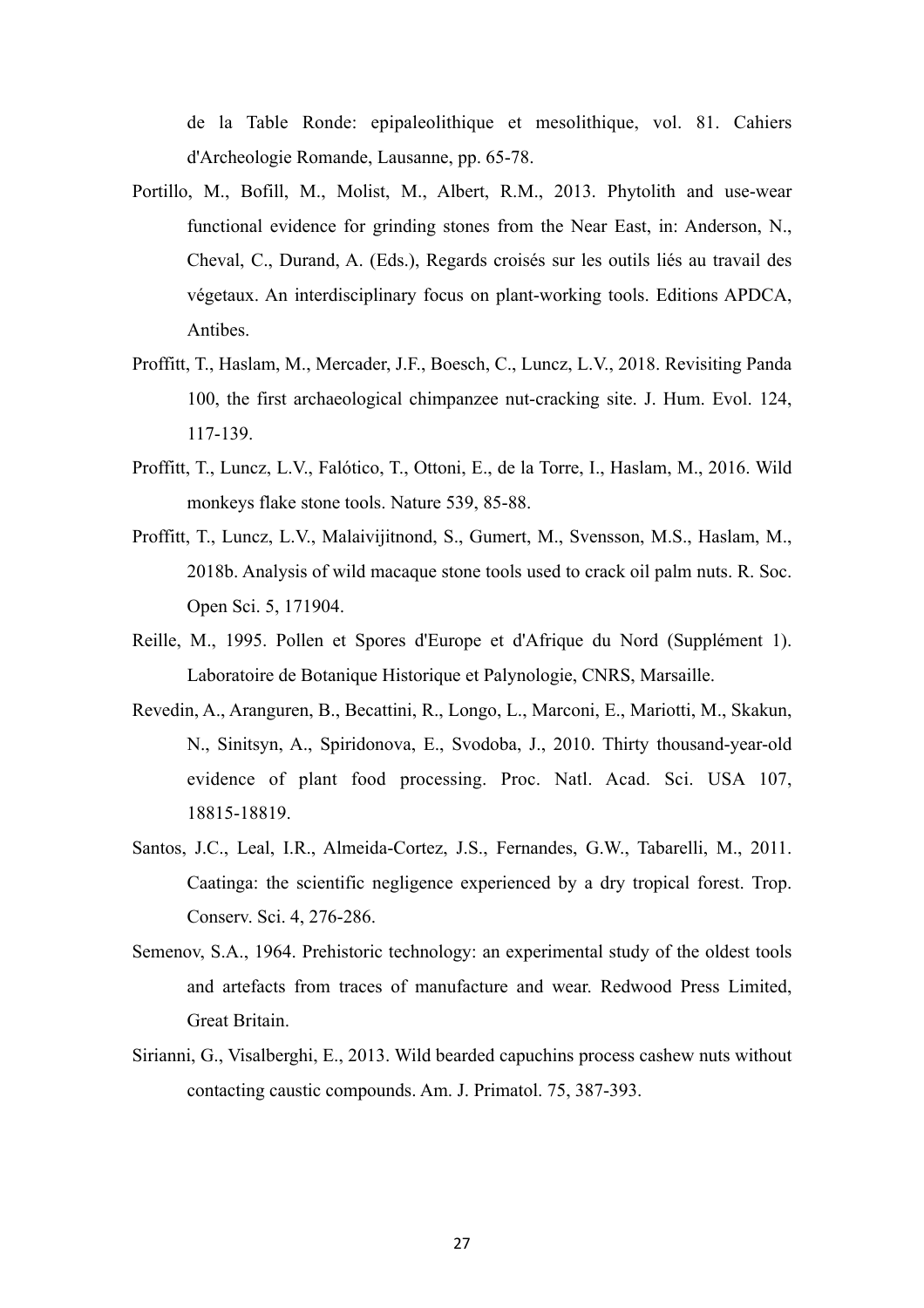- Spagnoletti, N., Visalberghi, E., Verderane, M.P., Ottoni, E., Izar, P., Fragaszy, D., 2012. Stone tool use in wild bearded capuchin monkeys, *Cebus libidinosus*. Is it a strategy to overcome food scarcity? Anim. Behav. 83, 1285-1294.
- Sukura, O., Matsuzawa, T., 1991. Flexibility of wild chimpanzee nut-cracking behavior using stone hammers and anvils: an experimental analysis. Ethology 87, 237-248.
- Sussman, C., 1988. A Microscopic Analysis of Use-Wear and Polish Formation on Experimental Quartz Tools. Archaeopress, Oxford.
- Tan, A., Hoon Tan, S., Vyas, D., Malaivijitnond, S., Gumert, M.D., 2015. There is more than one way to crack an oyster: identifying variation in Burmese long-tailed macaque (*Macaca fascicularis aurea*) stone-tool use. PloS One 10, e0124733. doi:10.1371/journal.pone.0124733
- Thompson, J.C., Carvalho, S., Marean, C.W., Alemseged, Z., 2019. Origins of the human predatory pattern. The transition to large-animal exploitation by early hominins. Curr. Anthropol. 60, 1-23.
- Ungar, P.S., 2012. Dental evidence for the reconstruction of diet in African early Homo. Curr. Anthropol. 53, S318-S329.
- Ungar, P.S., Berger, L.R., 2018. Brief communication: Dental microwear and diet of *Homo naledi*. Am. J. Phys. Anthropol. 166, 228-235.
- Urbani, B., 1998. An early report on tool use by neotropical primates. Neotrop. primates 6, 123-124.
- van Geel, B., 1978. A palaeoecological study of Holocene peat bog sections in Germany and The Netherlands, based on the analysis of pollen, spores and macro and microscopic remains of fungi, algae, cormophytes and animals. Rev. Palaeobot. Palynol. 25, 1-120.
- van Geel, B., 1986. Application of fungal and algal remains and other microfossils in palynological analyses, in: Berglund, B.E. (Ed.), Handbook of Holocene Palaeoecology and Palaeohydrology. John Wiley & Sons Ltd., Chichester, pp. 497-505.
- Vaughan, P.C., 1985. Use-wear analysis of flaked stone tools. University of Arizona Press, Tucson.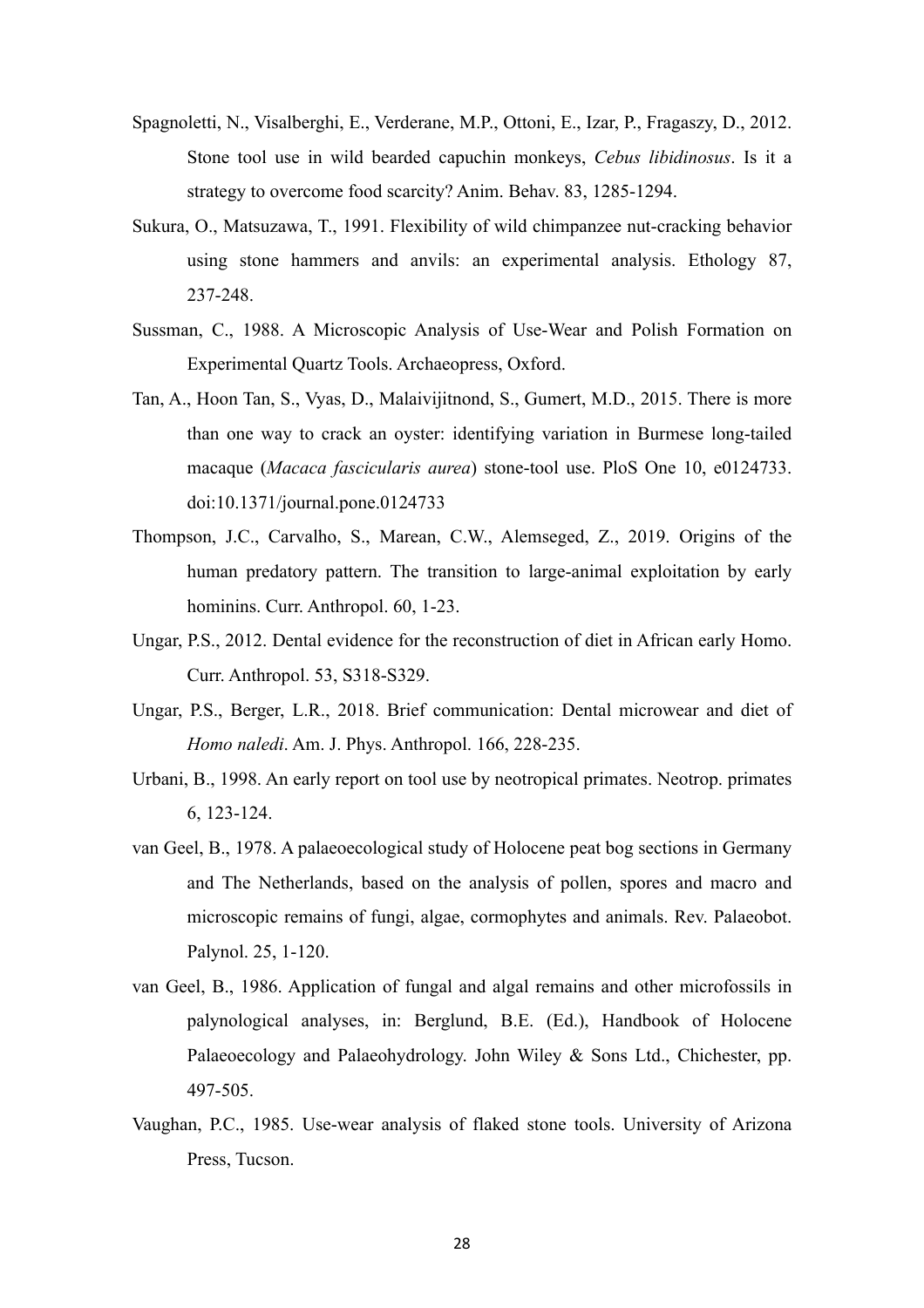Visalberghi, E., 1990. Tool use in *Cebus*, Folia Primatol. 54, 146-154.

- Visalberghi, E., Fragaszy, D., Izar, P., Ottoni, E., 2005. Terrestriality and tool use. Science 308, 951-952.
- Visalberghi, E., Fragaszy, D., Ottoni, E., Izar, P., de Oliveira, M.G., Andrade, F.R.D., 2007. Characteristics of hammer stones and anvils used by wild bearded capuchin monkeys (*Cebus libidinosus*) to crack open palm nuts. Am. J. Phys. Anthropol. 132, 426-444.
- Visalberghi, E., Spagnoletti, N., Ramos da Silva, E.D., Andrade, F.R.D., Ottoni, E., Izar, P., Fragaszy, D., 2009. Distribution of potential suitable hammers and transport of hammer tools and nuts by wild capuchin monkeys. Primates 50, 95-104.
- Wrangham, R.W., Holland Jones, J., Laden, G., Pilbeam, D., Conklin-Brittain, N., 1999. The raw and the stolen: cooking and the ecology of human origins. Curr. Anthropol. 40, 567-594.

## **List of Figures**

**Figure 1.** Overview of the different activities performed by capuchin monkeys from SCNP using quartzite pounding tools and the corresponding typical archaeological signature. A) Digging; B) Seed pounding; C) Stone-on-stone percussion; D) Nutcracking.

**Figure 2.** Box plots for dimensions (A-C) and weight (D) of all analysed pounding objects in this study. Boxes represent the interquartile range, whiskers indicate variability outside the upper and lower quartiles. Outliers are represented by circles and stars.

**Figure 3.** Residues observed on the surface of the tools used for processing seeds (A), jatobá (B), cashew nuts (C) and digging (D).

**Figure 4.** General view of two pounding tools used to process cashew nuts before (left) and after (right) cleaning and microscopic remains of residues still adhered to the surface after cleaning (both images were taken at  $50 \times$ , scale bars =  $700 \text{ }\mu\text{m}$ ).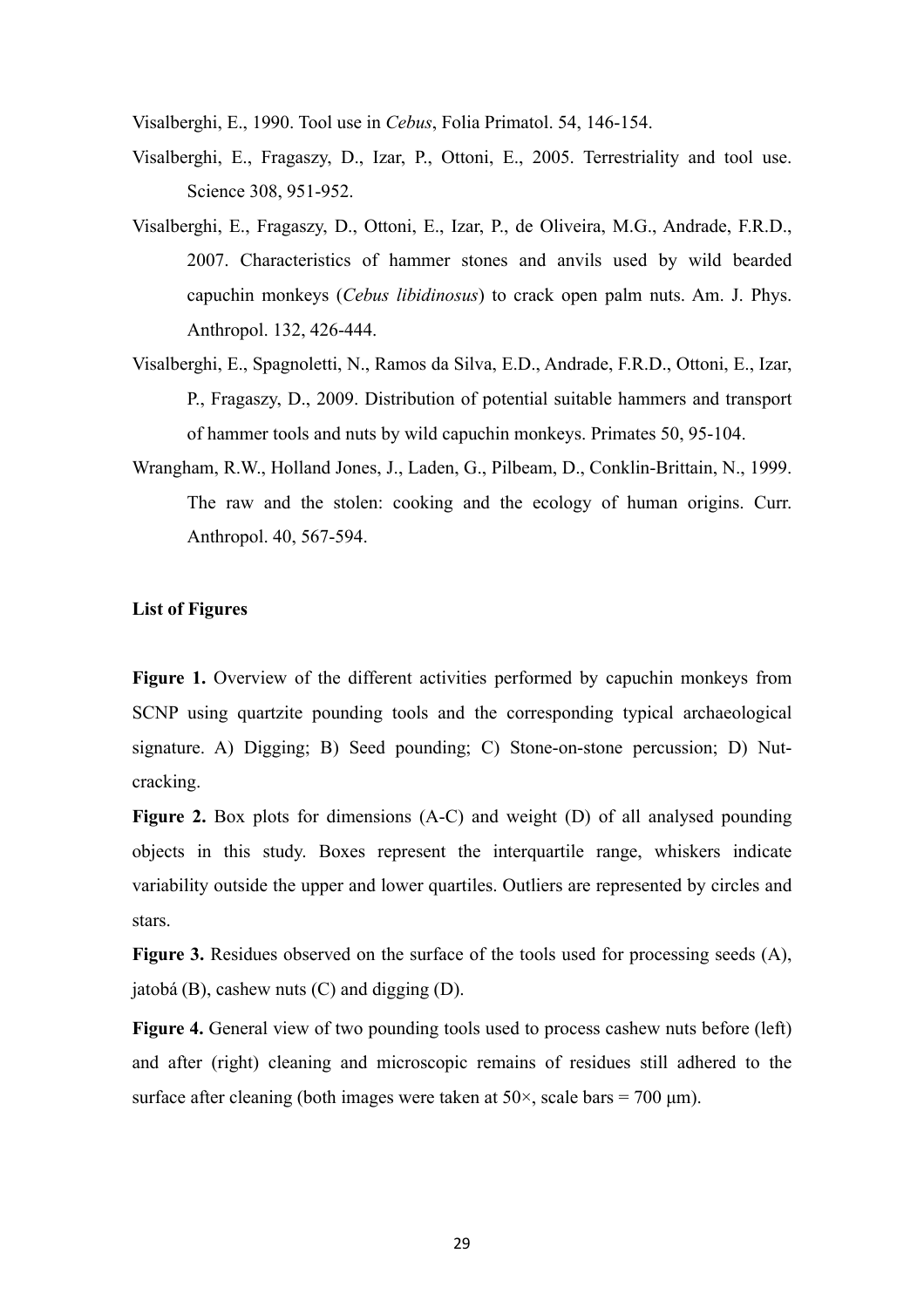**Figure 5.** Residue spatial distribution on capuchin stone tools analysed in this study and used for pounding jatobá fruit (A), digging (B, C), pounding seeds (D-G) and processing cashew nuts (H-J).

**Figure 6.** Main spatial indexes computed to quantify residue distribution across the surfaces of stone tools analysed in this study (see details in SOM Table S2).

**Figure 7.** Residue micro remains: a) OIT2-4: hiphae (900×); b) OIT2-4: *Polyadosporites* (900×); c) OIT2-5: HdV 22 (600×); d) OIT2-4: *Sporormiella* (900×); e) PQB-48: Poaceae (600×); f) PQB-48: *Pinus* sp. (contamination, 600×).

**Figure 8.** Examples of indeterminable starches identified on tools PQB-48 (a-a' and bb') and OIT2-1 (c-c' and d-d'). All photos taken at  $600 \times$  in plane polarized light (PPL) and cross polarized light (XPL).

**Figure 9.** Patterns of macro-fracturing on pounding tools (arrows indicate the direction of extractions).

**Figure 10.** Seriation with the use-wear marks identified on the capuchin lithic assemblage. Note that three capuchin digging tools and one tool used for pounding bear no significant microscopic traces.

**Figure 11.** Use-wear patterns on digging tools. A-C) Object utilized on the lateral side showing a concentration of impacts points: general view (A), micro detail of an impact (B;  $100 \times$ , scale = 350 µm), and small polished area (C;  $500 \times$ , scale = 50 µm) located in association with the impacts. D-G) Digging tool utilized on the distal area: general view (D),and evidence of crushed crystals (E;  $100 \times$ ,  $350 = \mu$ m), and linear traces (F;  $200 \times$ ,  $150 = \mu m$ ) in the form of scratches developed on the active area (G; Close up at 500 $\times$ ,  $50 = \mu m$ ).

**Figure 12.** Use-wear traces of tools used for pounding. A) Object with small disperse crushed areas associate occasionally with small detachments. Microscopic photos B and D are details of crushed crystals at  $50\times$  (scale = 700 µm), while photo C is a detail at  $100\times$  (scale = 350 µm). E) Pounding tool utilised on both ends with presence of crushing on the edges (F:  $50 \times$ , scale = 700 um) and stepped fractures (G:  $30 \times$ , scale =  $800 \text{ µm}$ ).

**Figure 13.** Use-wear marks on the SoS-percussion tool, characterized by surface modification characterized by: A) step fractures ( $10\times$ , scale = 3 mm); B) Edge crushing